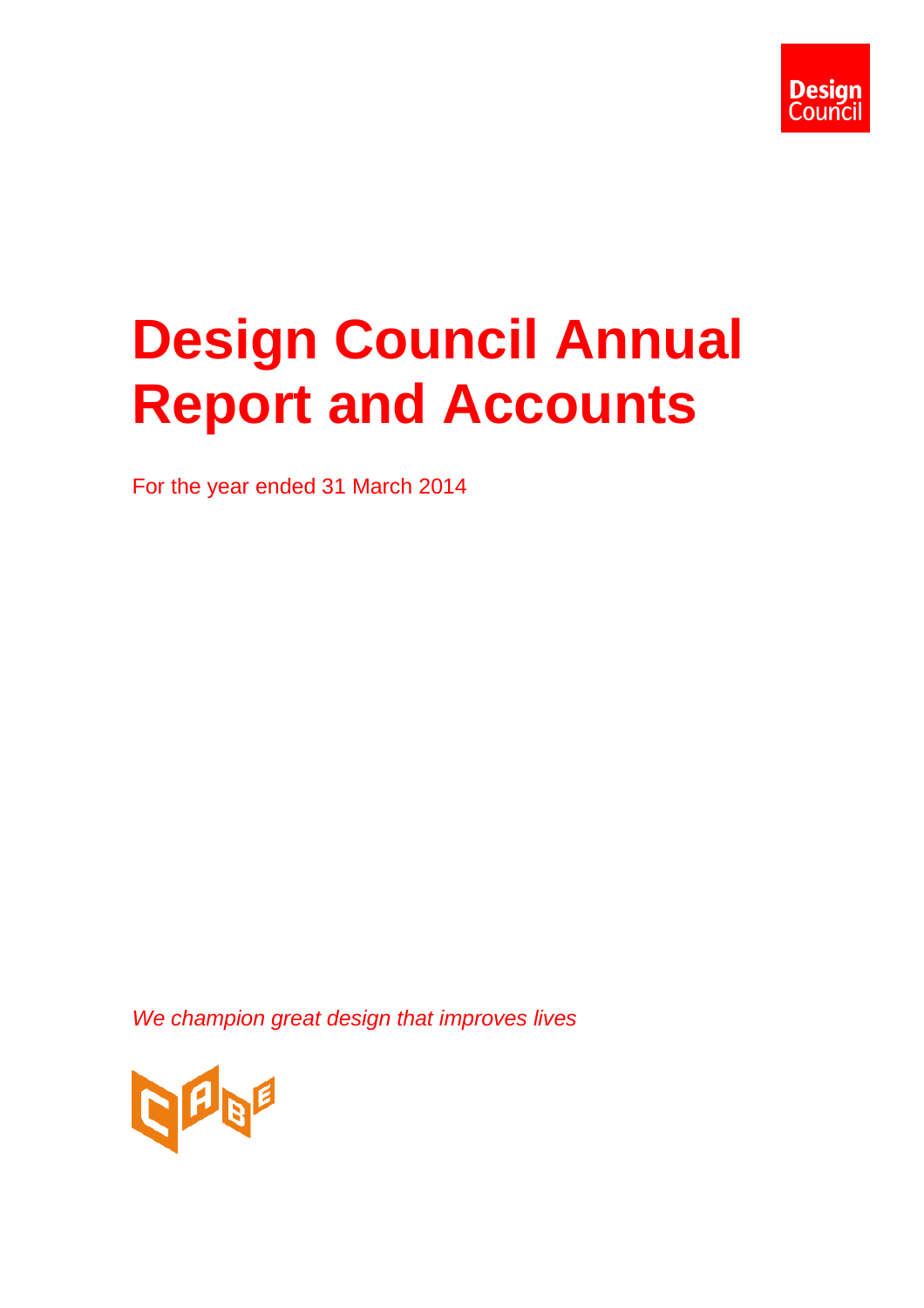### **Contents**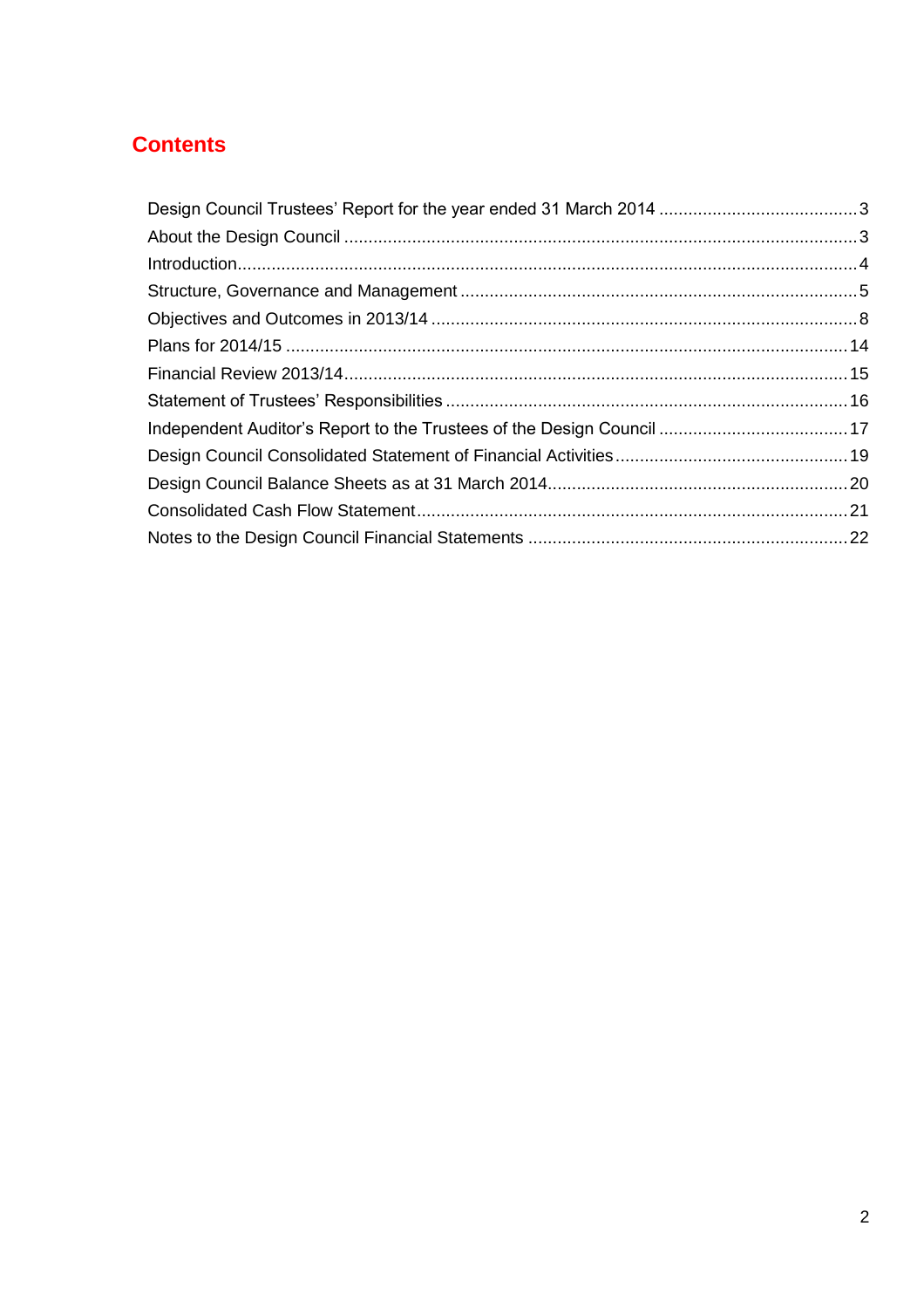## <span id="page-2-0"></span>Design Council Trustees' Report for the year ended 31 March 2014

### <span id="page-2-1"></span>About the Design Council

Established by Winston Churchill's government in 1944, the Design Council is an independent charity which champions great design. In 2011 the Design Council's remit expanded with the integration with the Commission for Architecture and the Built Environment (CABE).

We believe that great design can change lives, communities and organisations for the better. It can create better places to live, and bring communities together. It can encourage healthier living. It can transform businesses and public services.

Working with designers and other disciplines, we tackle major issues like health, ageing and community cohesion. We help foster innovation in businesses and public services, and improve our built environment. We also give people the advice, practical tools and knowledge to achieve positive changes in businesses, government or local communities.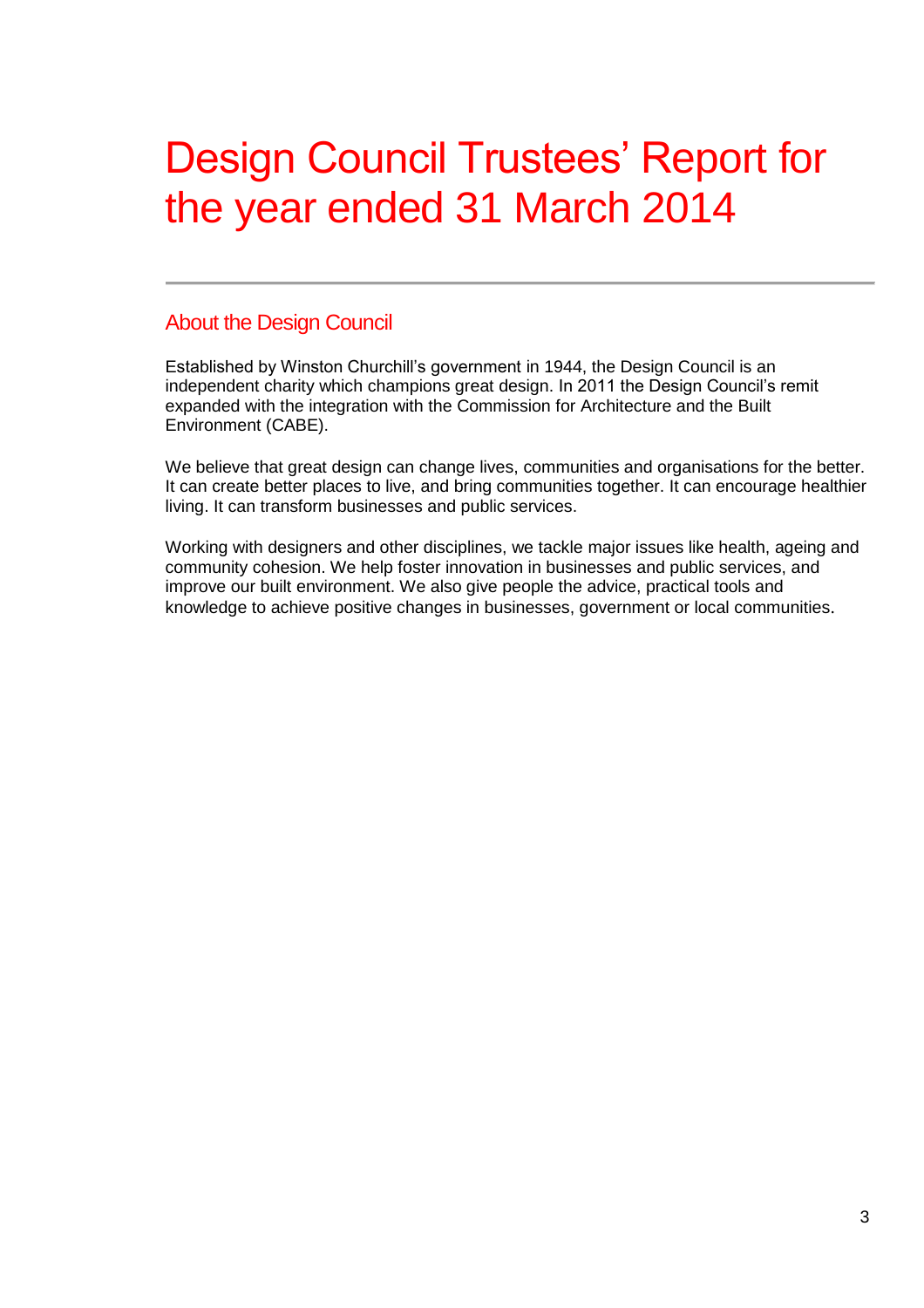### <span id="page-3-0"></span>**Introduction**

2013/14 was our third year as an independent, enterprising charity. During the year we successfully delivered services to government, continued to diversify our income streams and demonstrated and championed the value of design. Highlights include:

- The *Leading Business by Design* summit showcasing new evidence on design's role in business success.
- Starting a new European Commission-funded programme, *Design for Europe*, to raise awareness of design's role in innovation through an online platform.
- Coaching 66 businesses who can expect to see increased revenues of around £20 for every £1 they invest in design.
- Supporting inspiring projects through our *Knee High* innovation competition which will benefit under-fives in south London.
- Establishing a new 'sounding board' of experts to bring fresh insights on design and what the Deign Council should be doing.

Whilst the direction of the Design Council is increasingly clear and focussed, the level of internal and external change associated with the transition out of government has meant that our aims to grow and diversify income streams have not yet been fully realised. This was also the first year that Cabe, which delivers our built environment programme, received no core government funding. Good progress was made in establishing our Cabe services in the wider marketplace.

To support our transition we reshaped the organisation to ensure a greater emphasis on business development and commercial thinking. We strengthened and centralised our team in this area and developed staff skills to foster an enterprising culture. We continued to build our reputation through demonstrating and championing great design, in particular by engaging with the design industry and wider stakeholders via our refreshed digital presence, www.designcouncil.org.uk, which we launched during the year.

It has been a busy and challenging year. We managed to achieve the majority of our goals and we look forward to celebrating our  $70<sup>th</sup>$  anniversary later this year.

The trustees submit this Annual Report along with the consolidated financial statements for the year ended 31 March 2014, which comply with the current statutory requirements, the memorandum and articles of association and the Statement of Recommended Practice, and Accounting and Reporting by Charities 2005 (SORP).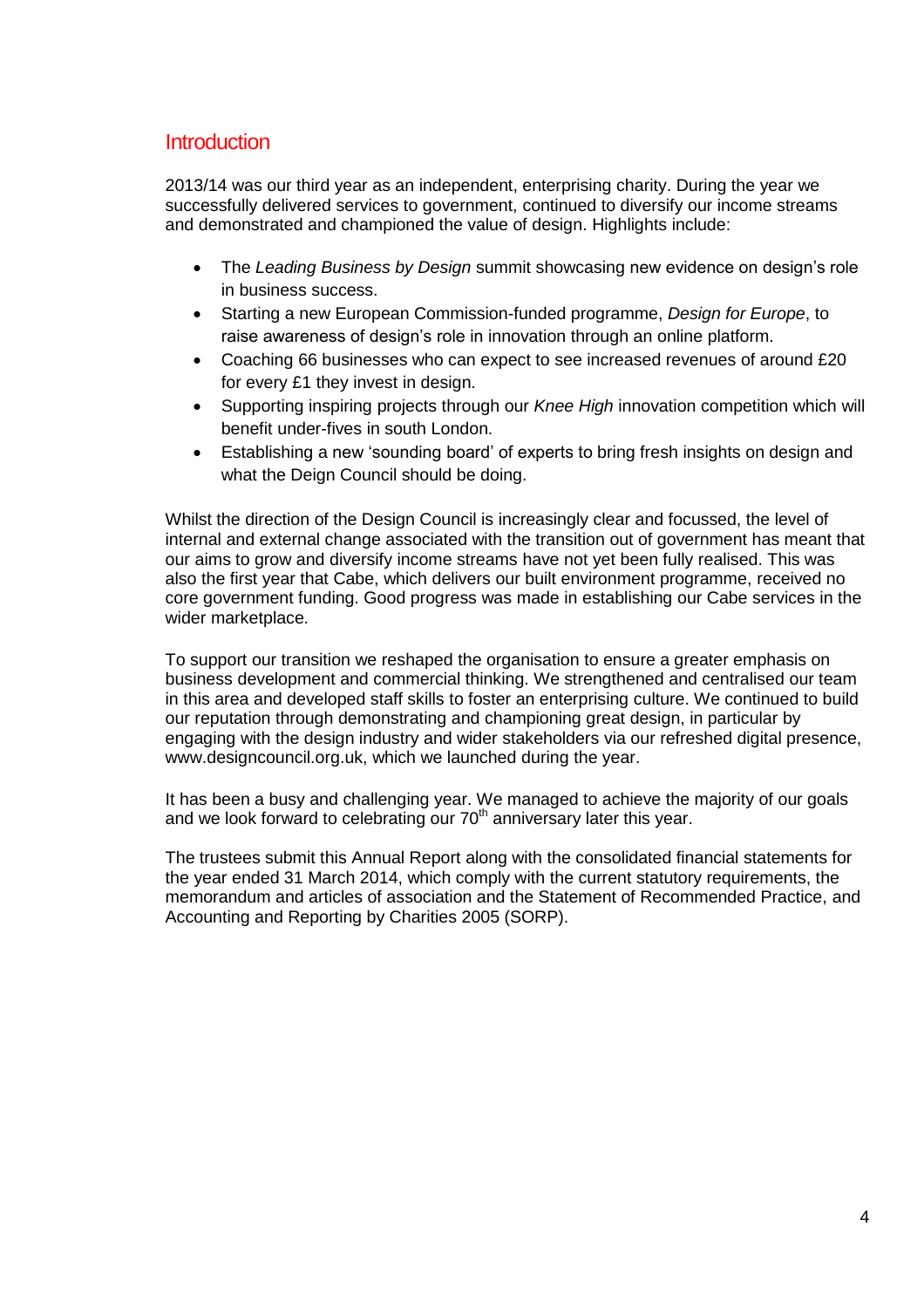### <span id="page-4-0"></span>Structure, Governance and Management

### Mission and Charitable Objectives

As a Royal Charter charity, we work in the public interest, generating funds by charging for our advisory services, as well as from donations and grants. Our mission is to champion great design which improves lives.

Our charitable objectives are:

- *The advancement of British industry and public services by the improvement of design in their products and services.*
- *The protection, enhancement, improvement and revitalisation of the natural and built environment (including architecture).*
- *The advancement of the education of the public in such subjects and in subjects relating to sustainable development and sustainable living. To promote study and research in such subjects provided that the useful results of such study are disseminated to the public at large. Sustainable development means "development which meets the needs of the present without compromising the ability of future generations to meet their own needs.*

We're a think-do organisation, which means we combine research, debate and knowledgesharing with practical demonstration, advice, coaching and mentoring. We want to demonstrate how great design improves the world, drives innovation and changes lives. We have a core staff team of around 60 and we draw on a network of 300 design, architecture and built environment experts, based across the country, who deliver our services locally and nationally.

As a small organisation, the best way for us to operate is by working with a broad spectrum of like-minded people and organisations. Our network of partnerships encompasses the public, private and third sectors, from our home in the UK and around the world.

Through this network, we help connect business leaders, national and local policy makers, thought leaders, social impact organisations and design professionals, to deliver real change through design. In this way, our partnerships give us both focus for our work, and a platform to extend the impact of design-led solutions.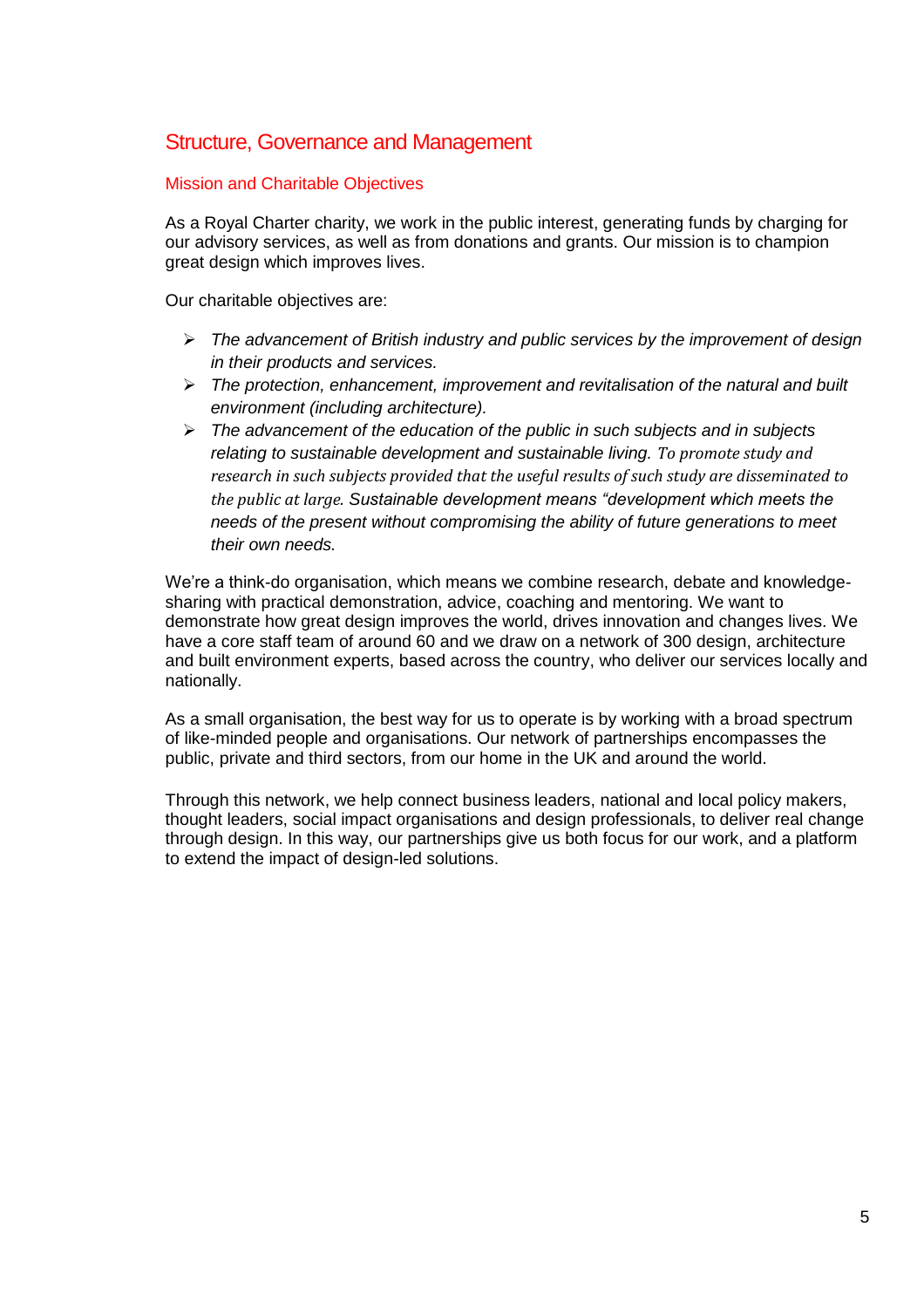#### **Governance**

We are governed by a Board of a maximum of fifteen unpaid trustees (currently twelve). They help us to set out our strategic direction, monitor the delivery of our objectives, uphold our values and governance and take into consideration the Charity Commission's guidance on public benefit. They also guide, advise and support our Chief Executive who leads the senior management team in achieving our mission and strategic aims. The Board of Trustees met six times during the year with an additional strategy day. The Chair of the Board of Trustees is Martin Temple.

New trustees are recruited through an open process and appointed by the Board of Trustees. Individuals may serve up to two consecutive three-year terms although in exceptional circumstances a third term may be approved. On appointment, new trustees are provided with an induction on the activities of the Design Council and their responsibilities as a trustee. Three new trustees were appointed during the year: Steve Pearce, Annika Small and Terry Tyrrell.

The following trustees served during the year:

|                           | Date<br>appointed | Date<br>resigned | <b>Committee Chairs</b>             |
|---------------------------|-------------------|------------------|-------------------------------------|
| Martin Temple (Chair)     | 01.04.11          | n/a              |                                     |
| Paul Finch (Deputy Chair) | 01.06.11          | n/a              | Cabe Board                          |
| Pam Alexander             | 01.06.11          | n/a              | <b>HR</b> and Remuneration          |
| Rab Bennetts              | 01.06.11          | n/a              |                                     |
| Sandeep Dwesar            | 01.06.11          | n/a              |                                     |
| Jim Eyre                  | 01.06.11          | n/a              |                                     |
| Wayne Hemingway           | 01.06.11          | n/a              |                                     |
| <b>Steve Pearce</b>       | 31.01.14          | n/a              |                                     |
| Marek Reichman            | 09.06.11          | n/a              |                                     |
| Annika Small              | 31.01.14          | n/a              |                                     |
| <b>Terry Tyrrell</b>      | 31.01.14          | n/a              |                                     |
| <b>Peter Williams</b>     | 01.06.11          | n/a              | Finance, Audit and General Purposes |

Any expenses reclaimed from the charity by trustees are set out in note 6 to the accounts.

Three committees have been established to assist the Board of Trustees in overseeing the financial and administrative aspects of our activities as set out below. Each committee has adopted terms of reference approved by the Board of Trustees and reports back at each meeting of the Board of Trustees.

*Finance, Audit and General Purposes Committee:* meets at least three times a year to monitor financial performance and review the management accounts, budgets and cash flow. It also reviews the annual financial statements, internal controls and risk management, and liaises with the auditors. *Chair: Peter Williams. Members: Sandeep Dwesar, Jim Eyre*

*HR and Remuneration Committee:* meets at least once a year to review the performance and remuneration of the Chief Executive and to provide general oversight on staffing structures and remuneration, including pensions. *Chair: Pam Alexander. Members: Sandeep Dwesar, Martin Temple*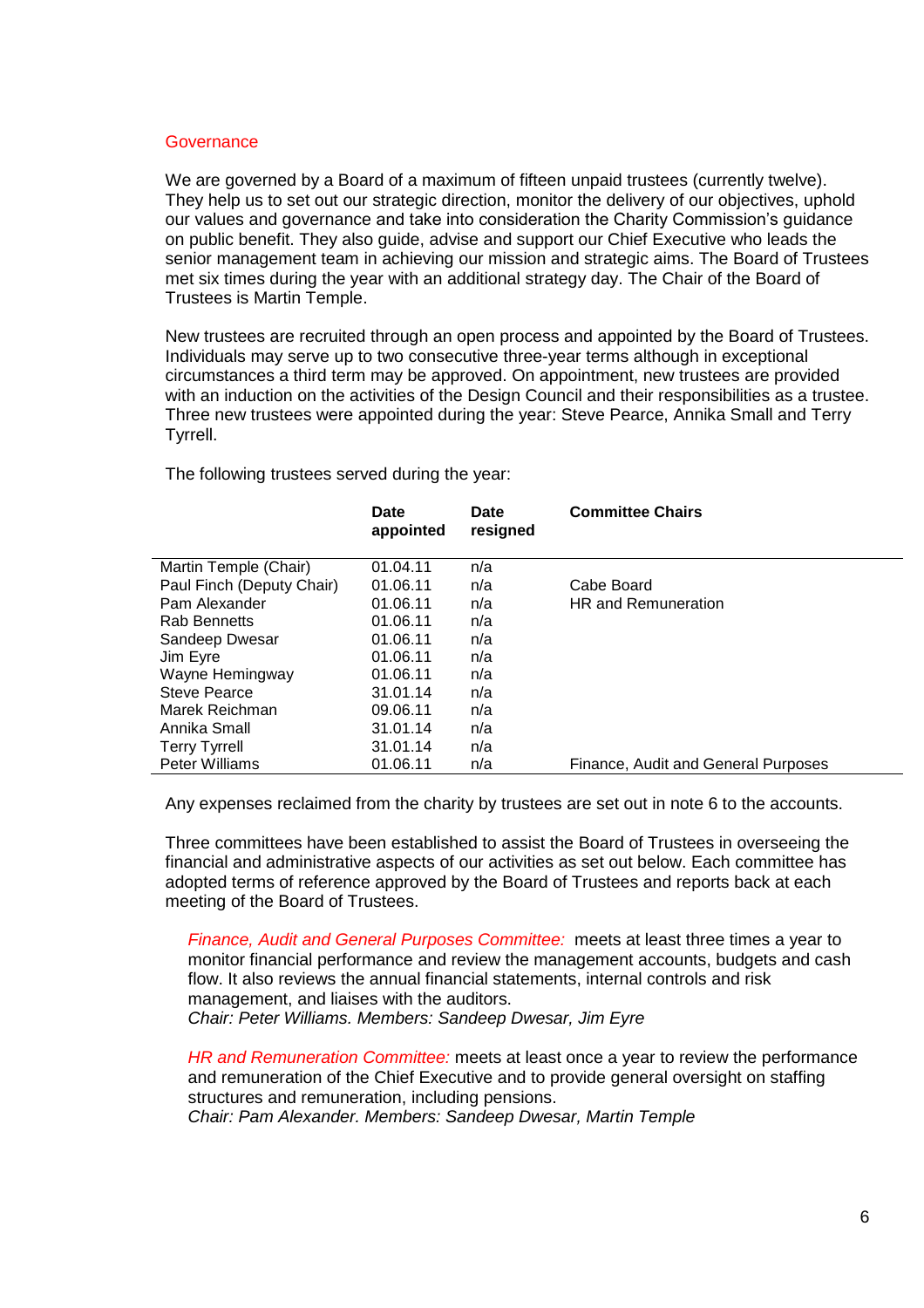*Cabe Board:* helps to set the strategy for the Cabe business, reviews its performance and ensures high levels of governance*.* The Board meets a minimum of six times a year. Members of the Cabe Board are also directors of the Cabe subsidiary company. *Chair: Paul Finch. Members: Pam Alexander, Rab Bennetts, Jim Eyre, Wayne Hemingway, Martin Temple.*

During the year we also established a new 'sounding board' of industry experts, which evolved from the original 'advisory council', to enable us to be more inclusive in our approach and to engage more directly with the design industry. This is an informal forum to discuss topical design issues and opportunities, and for us to receive fresh ideas and insights.

#### Risk Management

The trustees identify and manage potential risks and ensure that activities undertaken do not jeopardise the reputation of the Design Council. Trustees regularly review potential risks and ensure that necessary steps are taken to either minimise or eliminate them.

The Finance, Audit and General Purposes Committee and Board of Trustees have specific responsibility for risk management which is reflected in their terms of reference. The Design Council maintains a formal corporate risk register that is reviewed by the Committee and Board of Trustees at each meeting. Separate individual risk registers are maintained for individual projects or programmes, as appropriate.

In February 2014, the Board of Trustees agreed that it will commission expert advisers to provide independent assessments and assurance on a case by case basis rather than continuing to maintain a retained internal audit service, to both support the changing nature of the business and to provide better value for money.

Trustees consider that the key risk facing the Design Council is in growing and developing new income streams to maintain our future as a self-sustaining enterprising charity.

### Subsidiary and Related Parties

Design Council Enterprises Limited (Design Council Enterprises) is a trading subsidiary used for fundraising activities that are not primary-purpose charitable activity.

Design Council Commission for Architecture and the Built Environment, known as 'Cabe', is the legal entity through which we have run our built environment programme since CABE and the Design Council integrated in 2011. Given the close alignment and overlap of the objectives and activities of Cabe with the rest of the Design Council charity, the Trustee Board decided to fully integrate Cabe and it will no longer operate as a subsidiary from 1 April 2014. The activities of Cabe will therefore continue within the Design Council, but the statutory entity of Cabe will be struck off during the year ending 31 March 2015.

Related Party Transactions are disclosed as note 22 to the financial statements.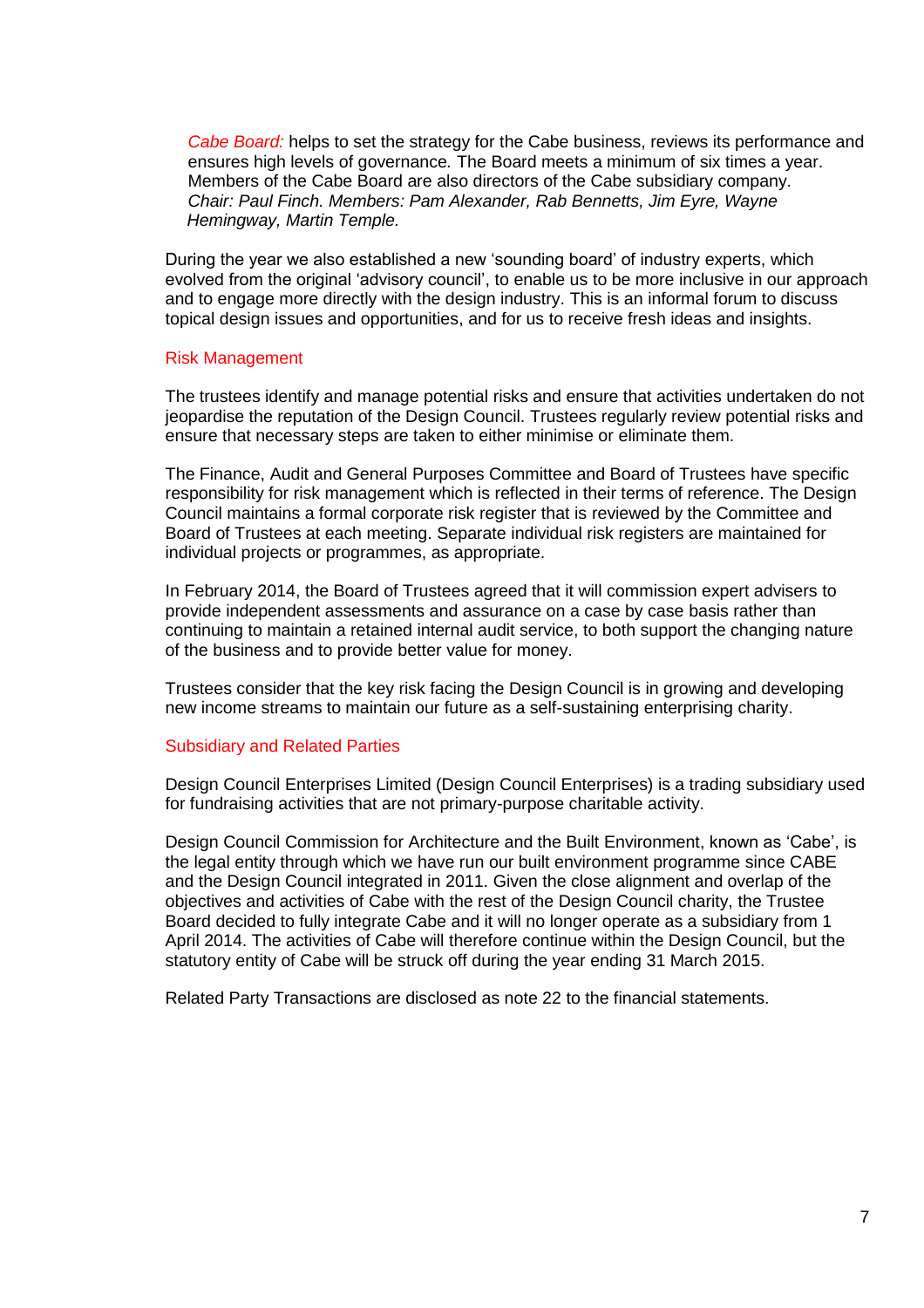### <span id="page-7-0"></span>Objectives and Outcomes in 2013/14

Our mission is to champion great design that improves lives.

Our strategic aims are:

- $\triangleright$  Enabling people to use design to transform businesses and communities for the better.
- $\triangleright$  Stimulating innovation in businesses and public services, improving our built environment and tackling complex social issues.
- $\triangleright$  Inspiring new design thinking, encouraging public debate and informing policy to improve everyday life and help meet tomorrow's challenges today.

Our vision for the Design Council is to be:

- $\triangleright$  A centre of excellence.
- $\triangleright$  A showcase, and a celebrator, of great design.
- $\triangleright$  A sustainable organisation.
- $\triangleright$  An inspiring and challenging place to work in the world of design.

Our values demonstrate what we believe in and how we will behave:

- $\triangleright$  Being design-led underpins everything that we do.
- $\triangleright$  We are principled. We are prepared to take a stand for what we believe in.
- $\triangleright$  We cannot achieve our vision alone we must work in genuine partnership and collaboration.
- $\triangleright$  And, finally, we will do everything in an agile and entrepreneurial way.

We operate four business units to deliver our programmes which generate income from a mix of government grants, fees, sponsorship and other sources as set out below:

### **Design Support**

We offer businesses, public services and university scientists a bespoke package of design support and coaching to innovate and grow.

### **Challenges**

We run competitions that use design to address societal issues. We show how design can create practical solutions to complex problems and stimulate opportunities for enterprise.

### **Insight**

We provide information and new evidence on the value of design. We also stimulate debate, influence policy and build networks to promote the benefits of design for everyone.

### **Cabe**

We focus on ensuring that places and communities are sustainable, adaptable and resilient, where people want and can afford to live.

Key activities and impact during 2013/14 within the four business units are set out below. More detailed information on all our activities can be found on our website www.designcouncil.org.uk.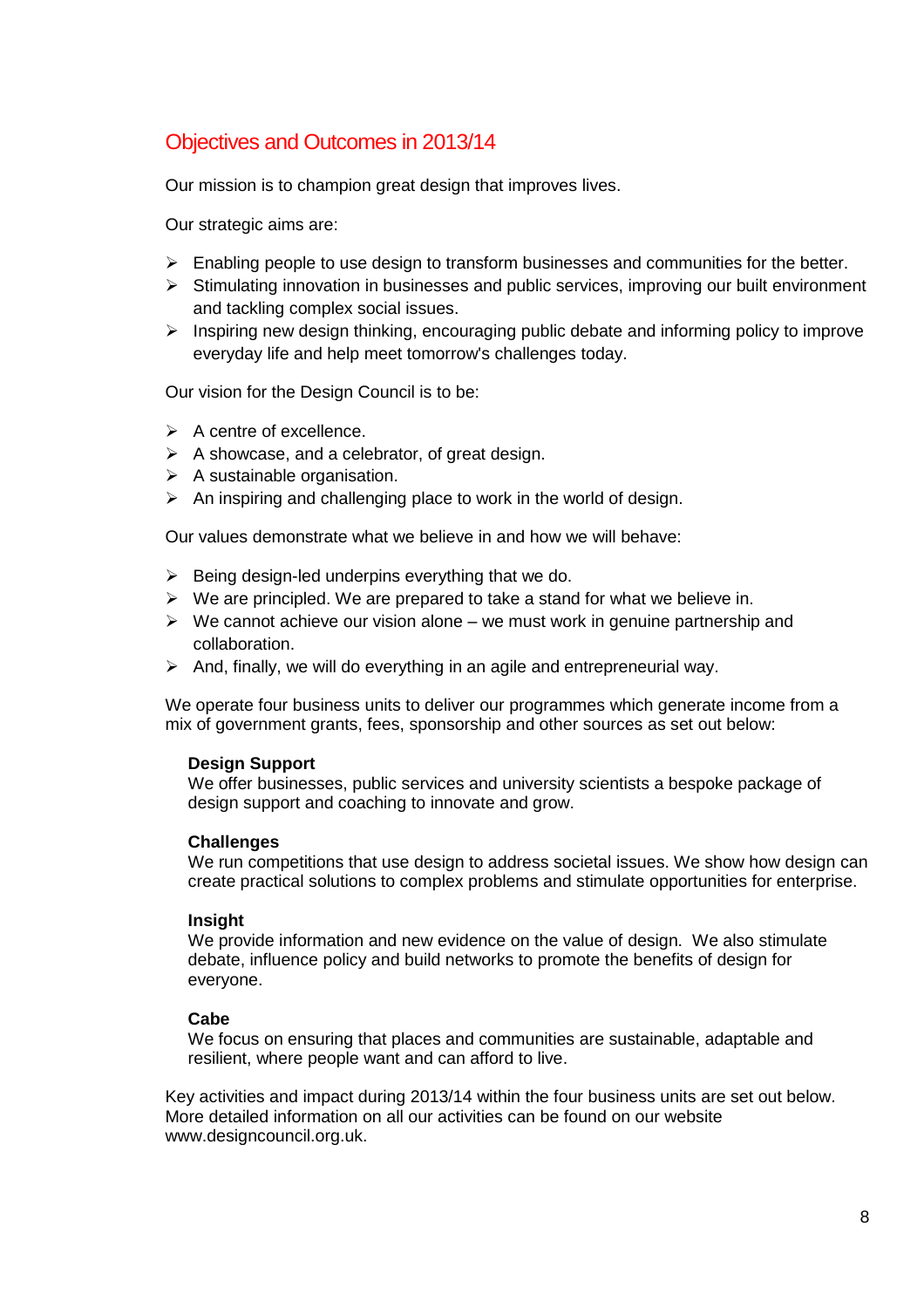### **Design Support** *Harnessing design to drive business growth and improve service efficiency*

*We offer businesses, public services and university scientists a bespoke package of support and coaching to use design to innovate and grow.*

### In 2013/14, Design Support met the majority of its targets and delivered the following:

### *Driving business growth*

We have provided design coaching to small and medium sized businesses for the last eight years. Subsidised by the Department for Business, Innovation and Skills (BIS) results show that every £1 invested in a design project leads to the addition of more than £4 net operating profit and £20 net turnover. During the year, we coached 66 businesses (42 in 2012/13) to use design to transform their commercial prospects and ran short clinics or workshops to over 770 business people. It had been challenging to recruit businesses in the current economic climate, however, the pipeline increased in the second half of the year in response to our building new regional partnerships and networks across the country. *(BIS contract only covers England)*

### *Redesigning public services*

Our public services programme, also subsidised by BIS, provides strategic support and mentoring to public service organisations. Over £26 of social return on investment has been delivered for every £1 invested through the programme. During the year we delivered intense design coaching to 10 public services organisations and saw an increased demand for our training events and workshops which we delivered to over 300 people working in public services.

#### *Commercialising science and technology research*

Working with researchers and entrepreneurs our universities programme, run with BIS, helps to commercialise and develop new applications for research ideas. During the year we delivered two training workshops on design in technology transfer and we coached 37 projects (24 in 2012/13). Key outcomes included new license deals, increased IP value and accelerated time to market for the participating research teams. We are redeveloping our offer for high tech start-ups in the coming year.

### *Future opportunities*

We continue to develop our unique content and approach to build new opportunities at home and abroad. We are working with government to put in place a programme to support policy makers across government to innovate and create effective people-centred policies, and are leading work with industry partners on creating bespoke packages of design support for export and supply chain businesses. There continues to be a high level of overseas interest in our work and approach, and we are exploring these opportunities.

#### *Design Associates*

We train and manage a group of Design Associates who are our independent design management experts. They work with businesses, research and public service management teams to encourage these clients to be better users and buyers of design.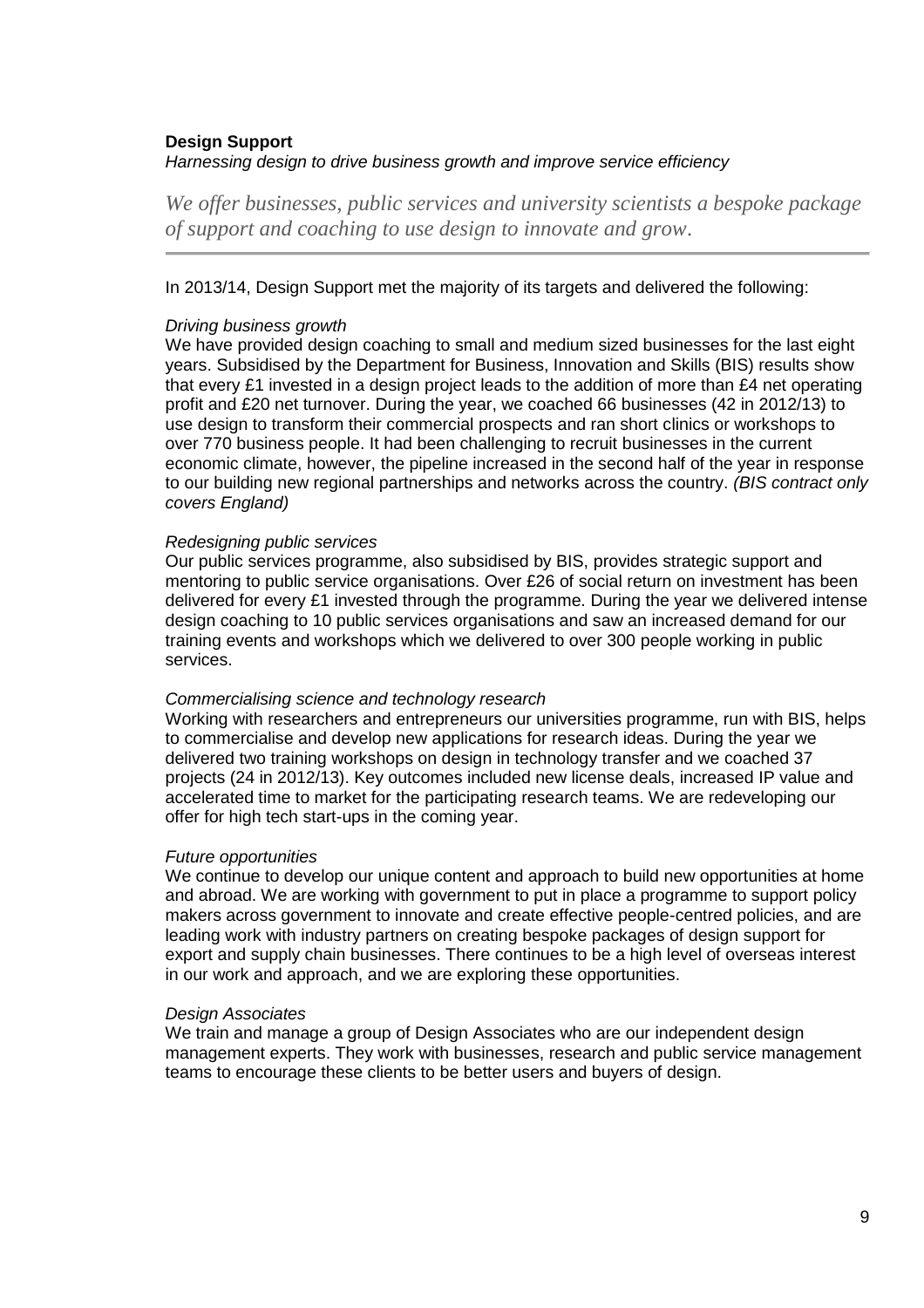### **Challenges** *Designing practical solutions to complex problems*

*We run open innovation competitions that help create better solutions to society's most complicated problems. We support innovators and entrepreneurs to design products and services with real social impact.*

### In 2013/14, Challenges met its targets and delivered the following:

### *Knee High: early years development*

In partnership with Guys and St Thomas Charity and the London Boroughs of Southwark and Lambeth, we launched a Design Challenge to improve the health and well-being of children under five. Of the 190 teams who applied, 25 were supported with small amounts of seed funding. They have now been narrowed down to six teams that will receive funding and intensive coaching as they further develop ideas, business models and social impact models. Local authority commissioners, child development experts and others that comprise our advisory and selection panels remain enthusiastic about the ambition and progress of this programme.

### *Design supporting social priorities*

We worked with a number of organisations to provide design input and expertise on matters of social interest. With the Cabinet Office, we brought a user-centred perspective to the ways in which social entrepreneurs identify and access funding, and with the Future Cities Catapult we showed the value of design in future visioning. We are supporting a start-up online sexual health service founded by Southwark and Lambeth clinicians and have advised the government on how a design perspective could contribute to flood prevention and recovery. Design advice was given to a number of initiatives run by the likes of NHS England, Home Office, Prime Minister's Challenge Group on Dementia, Department of Work and Pensions, and Department of Health.

#### *Behavioural design*

Our collaboration with Warwick Business School, the Behavioural Design Lab, links behavioural science with design-thinking and uses a scientific understanding of people to design better products, services and places that change behaviour and improve lives. Current projects include work with drinks manufacturers on ways that design interventions could encourage consumers to drink more responsibly at home.

### *Ongoing impact*

We continue to evaluate our current and past work and measure impact on the ground ventures created through the Challenges continue to be successful. The evaluation of our project to reduce violence and aggression in A&E departments showed significant improvement in customer experience and reduction in low-level hostility towards staff. Pearson Lloyd, one of the organisations funded through the programme, created a solution, *The Better A&E*, and won a Creative Review Best in Book award. A number of videos outlining the impact of Design Challenges were created during the year and posted online at www.designcouncil.org.uk.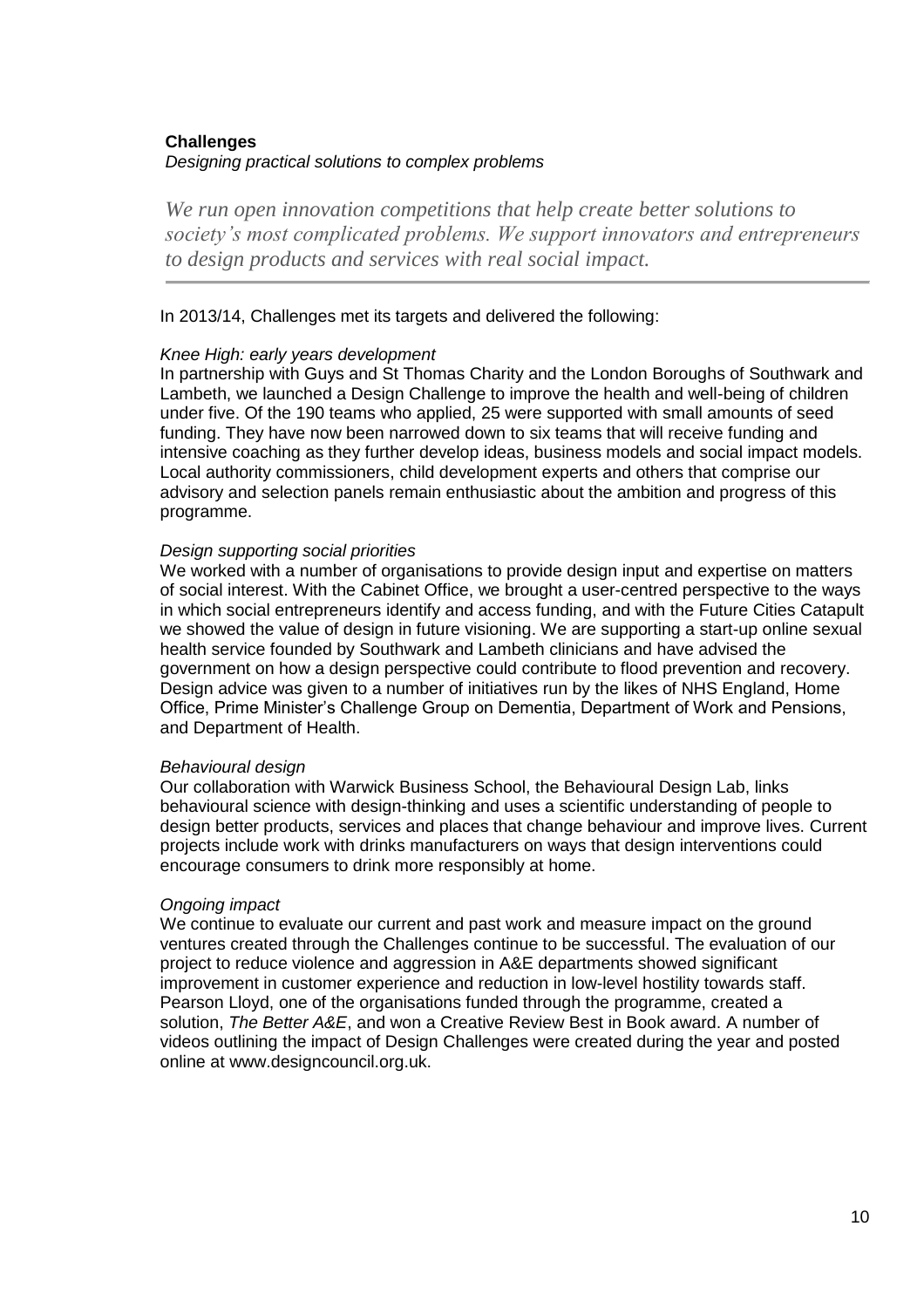### **Cabe** *Improving places. Improving lives.*

*Architecture and design improve our built environment and help create sustainable communities where people want and can afford to live. We focus on ensuring places and communities are sustainable, adaptable and resilient.*

### In 2013/14, Cabe met the majority of its targets and delivered the following:

### *Transition*

The priority this year, the first without government funding, was to consolidate the feecharging business model. A new Director joined to lead this area in developing services to diversify the offer and meet market needs. Cabe has found more traction in the marketplace with, for example a new subscription service which has been taken up by Oxford City. Other local authorities across England are showing interest in commissioning a similar service.

### *Improving infrastructure investment*

Design Reviews provide expert advice on the design quality of schemes in England that will have a significant impact on their environment. During the year we offered design advice to 55 schemes which included the new Festival Wing at the Southbank Centre and Whitgift Centre in Croydon, which aims to become South London's new major shopping destination. We also reviewed four Nationally Significant Infrastructure Projects (NSIPs) such as Sizewell C Nuclear Power Station in Suffolk. 2013/14 saw the final move from government subsidised to paid for reviews which has been generally accepted in the market although not without some challenges.

#### *Advising government and influencing policy*

We continued to influence government on key policy challenges. This included working with the Taylor Review team and the Department for Communities and Local Government (CLG) on the National Planning Practice Guidance. We also advised on the Lyons Housing Review, Housing Standards Review and the Farrell Review of architecture and the built environment. We were commissioned directly by Government to undertake a review of inclusive design guidance as it relates to the built environment. This knowledge base will appear as an online portal within our website at www.designcouncil.org.uk/inclusive.

#### *Campaigning for healthy places, quality housing and better communities*

We launched our *Active by Design* campaign in partnership with the property developer Derwent in four of their buildings to promote healthy places and healthy lives. We are discussing further collaborations with residential developers and local authorities. A Community Toolkit was successfully piloted in three locations around the country and is being further developed and refined with our partners, The Good Homes Alliance. We piloted *Built for Life*, a scheme recognising design quality, safety and community, developed with Design for Homes and the Home Builders Federation.

#### *Built Environment Experts*

We continued to work with our network of 250 Built Environment Experts (BEEs) who support the Cabe team in delivering high-quality designed places throughout England. The BEE network is a broad and flexible group of highly respected specialists, drawn from a range of sectors.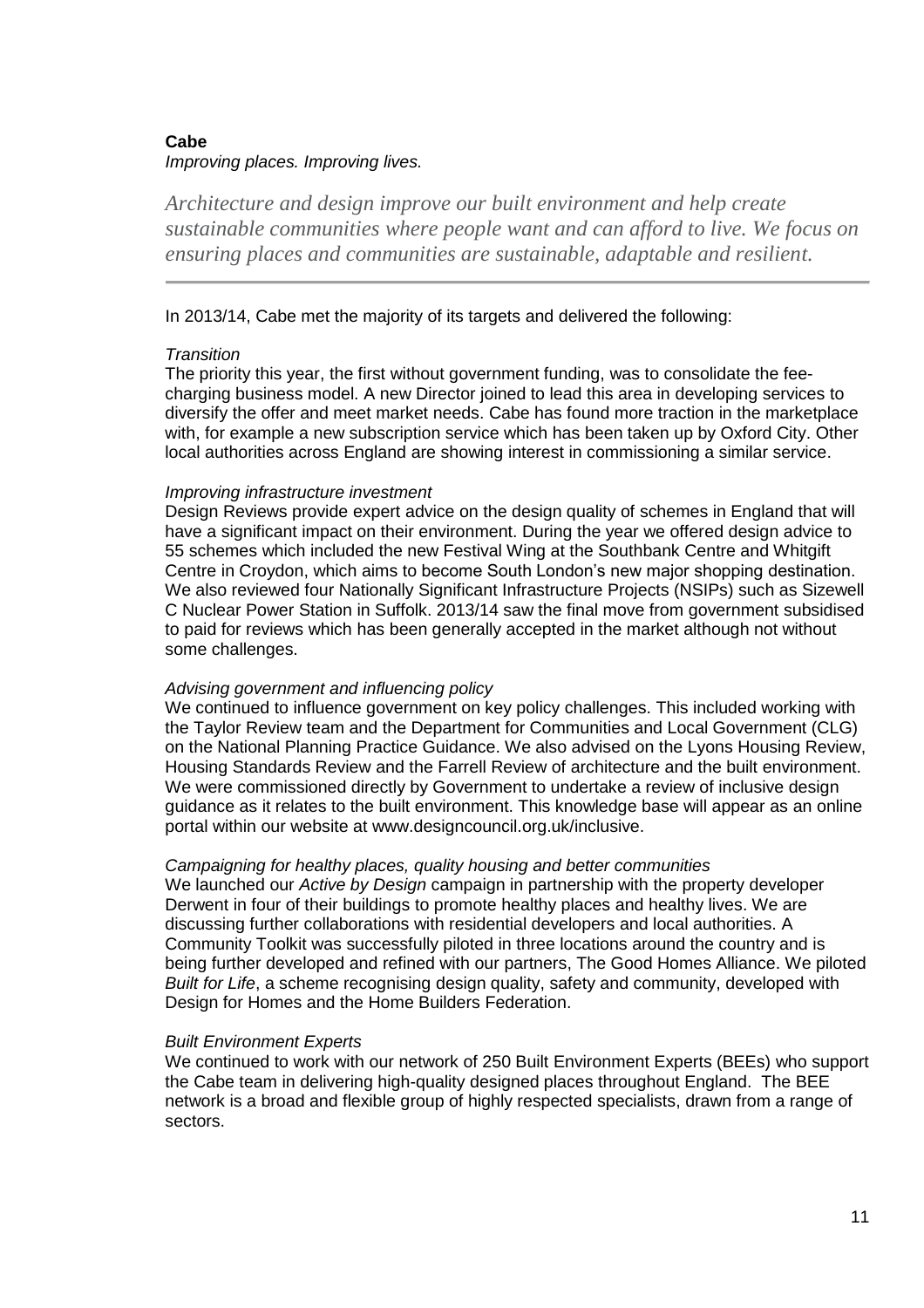### **Insight** *Leading the latest thinking on design*

*We provide information and new evidence on the value of design. And we stimulate debate, influence policy and champion great design to promote the benefits of design for everyone.*

### In 2013/14, Insight met its targets and delivered the following:

### *Stimulating debate and championing great design*

The third design summit, *Leading Business by Design*, focused on our latest research in partnership with Warwick Business School which shows that design adds value to businesses across the spectrum, including Barclays and Virgin Atlantic. We tested a new paid ticket model with success. We celebrated the designers who worked on the London 2012 Olympic Games by telling their stories in our *Beyond 2012* celebration and website and celebrated emerging design talent with our *Future Pioneers* award.

### *Influencing policy and research*

Providing advocacy and advice to government is a key part of our work. During the year we delivered against our actions in the government's Innovation and Research Strategy for Growth, which was originally published in December 2011. We worked with Creative & Cultural Skills on establishing a Design Skills Academy, a network of universities and colleges which are particularly passionate about design. A new industry 'sounding board' of design experts helped to give us some fresh insights on design. We advised government on design, particularly on strategies related to the creative industries and architecture. In addition to our business research, we commissioned a study on the role of design in the commercialisation of science and continue to expand our impact evidence base.

#### *Building partnerships and networks*

We refreshed our digital presence in the year which has better enabled us to champion great design, reach our networks and engage with the design industry and wider stakeholders on policy issues. We have been forging new partnerships to extend our knowledge and reach, such as those in the 'innovation infrastructure'. We have been working with others on specific projects, such as the Arts and Humanities Research Council and Nesta to deliver workshops across the country on design in public services. We recently won a European-Commissionfunded programme, *Design for Europe,* to create a web platform and promotional campaign to raise design's role in innovation across Europe. Leading 13 European partners, the programme is funded for three years.

In addition to the European project we have been expanding our networks overseas and have completed a contract in Chile and are looking at opportunities in New Zealand, Dubai, Hong Kong and China among others.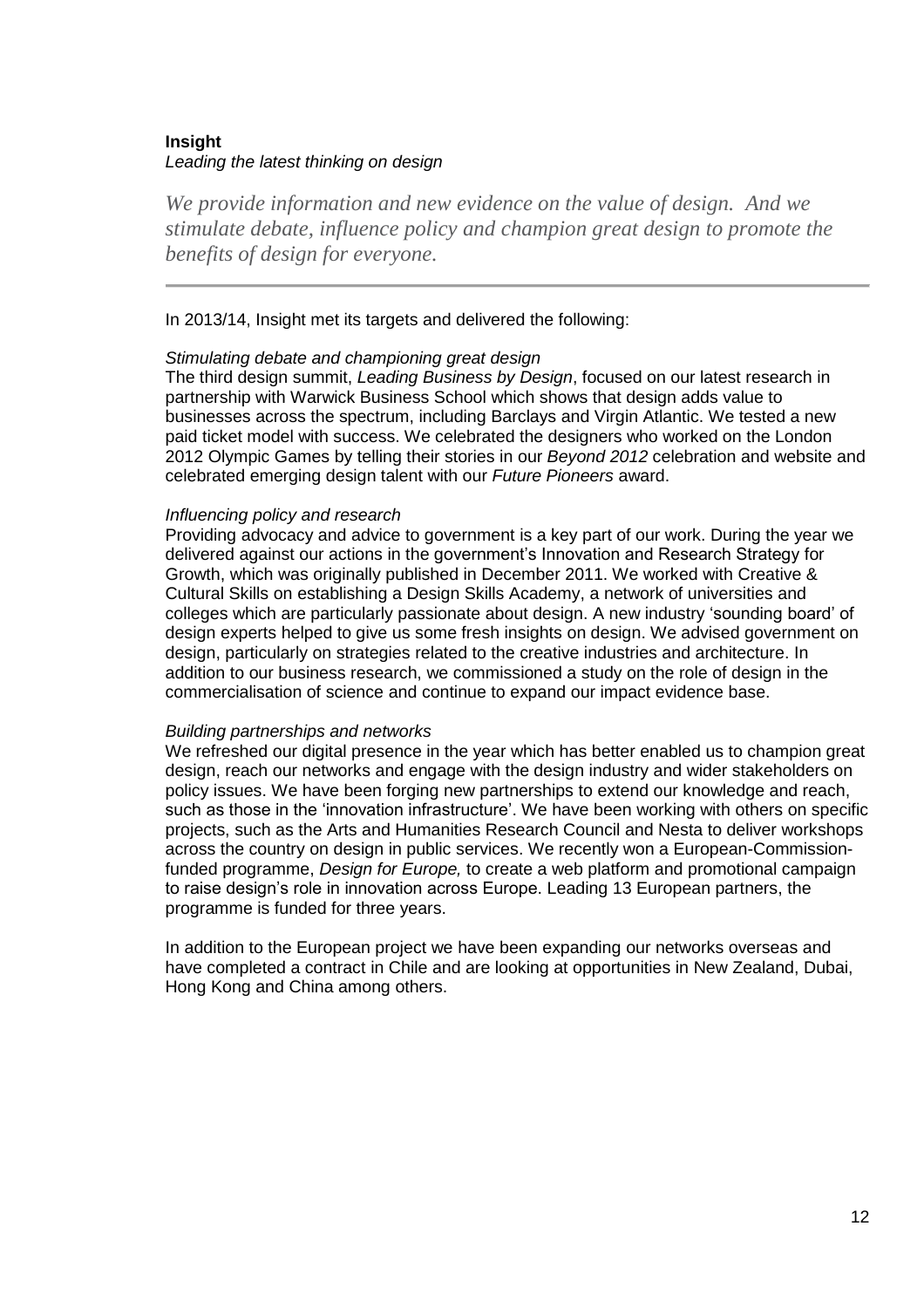#### Operations and People

Our team, culture, values and working environment play a key part in helping us become a thriving, enterprising charity. We undertook a number of initiatives during the year to develop ourselves into a more agile and entrepreneurial organisation, to evolve the shape of the business, invest in people's skills, and to ensure that we champion design thinking and good design in all of our activities.

We refocused the business and refreshed our strategy and business plan, *Championing Great Design,* which set new emphasis on the services delivered and on business development.

To enable the focus on business development, we created two executive roles to look at business and future programmes development respectively, supported by centralised business development and marketing and communications teams. The executive team instigated an assessment process to evaluate new business opportunities. We have increased our activity and capability in areas such as licensing, partnerships and sponsorship and have worked to develop commercial skills across the business as a whole.

Our new Architecture and Built Environment Director joined during the year and has been focussing the team on growing our architecture and built environment services into a successful business. Good progress has been made and services are beginning to establish themselves in the market.

Staff play an active role in the Design Council. We seek their views and keep them informed through regular team meetings and through a weekly intranet update, which also goes out to our business network. We appointed three new trustees in the year.

We refreshed our staff induction programme and launched a new People Handbook to staff, which consolidated policies and procedures to reflect best practice and better support how we operate as an enterprising charity. During the year we launched a successful intern programme which will be continued according to needs across the business.

A number of business process improvements were instigated across the business. We went live with a new timesheet system and appointed a new IT service provider to work with us as a business partner to help us innovate in this area. We also invested in and launched our new digital presence. These initiatives are already delivering real benefits.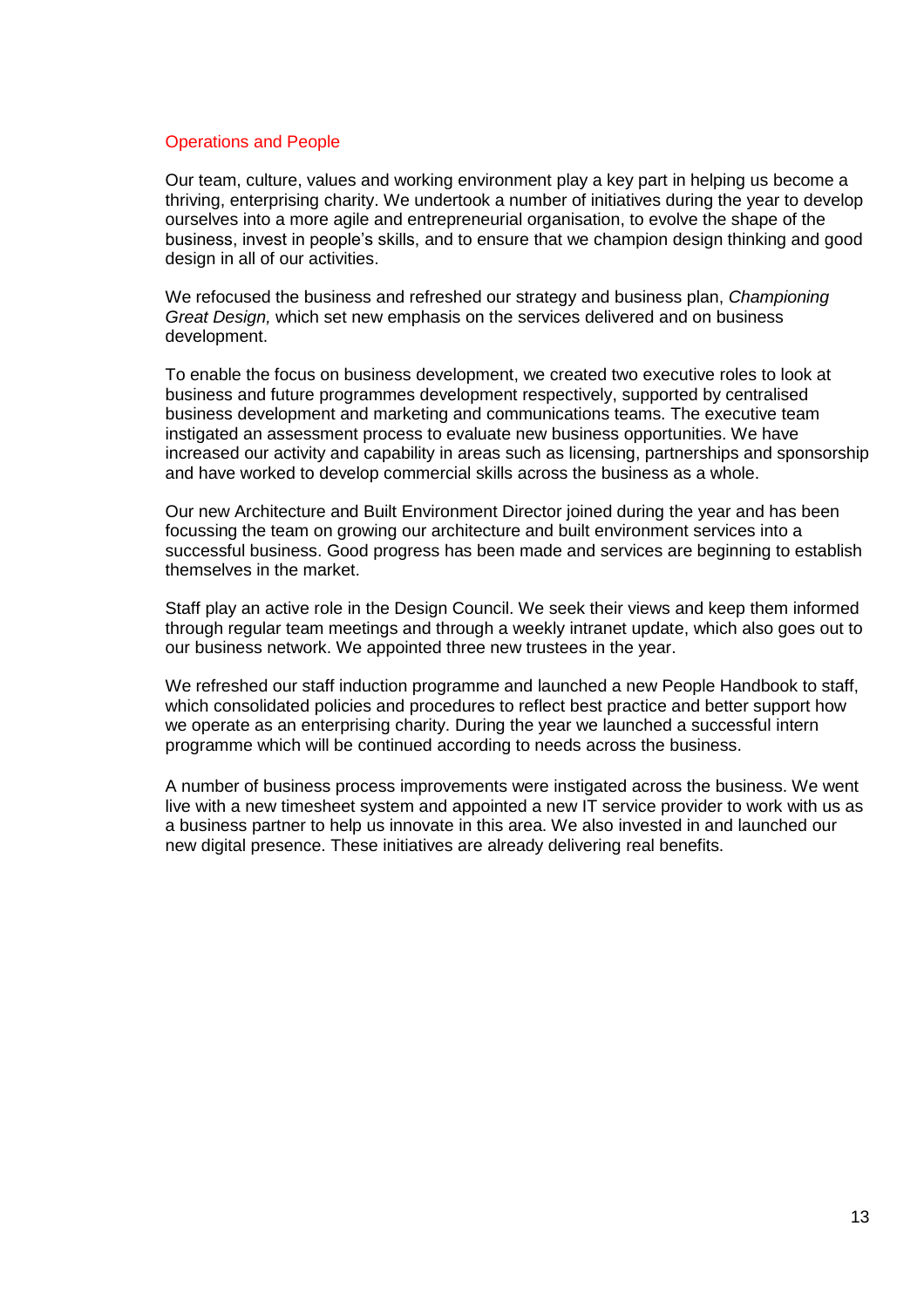### <span id="page-13-0"></span>Plans for 2014/15

In 2014/15, we will build on the work started in 2013/14 to champion great design that improves lives. Our business plan, *Championing Great Design*, sets out our objectives for the year and within that, the four priority areas across the business in delivering our mission, vision and values are as follows:

- Maintaining and building our brand and reputation by ensuring our programmes are linked to our charitable objectives and by delivering high quality services and thought leadership.
- Securing longer term and more diverse sources of funding by working to scale up income generation, while monitoring financial sustainability and risk.
- Defining our business development strategy to better understand the markets we want to operate in and refine our services to meet demand.
- Continuing to reshape the organisation, streamline processes and support and develop staff to support the new culture and encourage working as a self-sustaining enterprising charity.

### Public Benefit

The charity trustees consider that they have complied with their duty in section 17 of the Charities Act 2011 to have due regard to Public Benefit guidance published by the Charity Commission and that the benefits that the charity provides are not unreasonably restricted.

We will continue to grow our business to diversify our income streams and enhance our reputation. We believe that this in turn will support us as a self-sustaining enterprising charity that champions great design for the public good.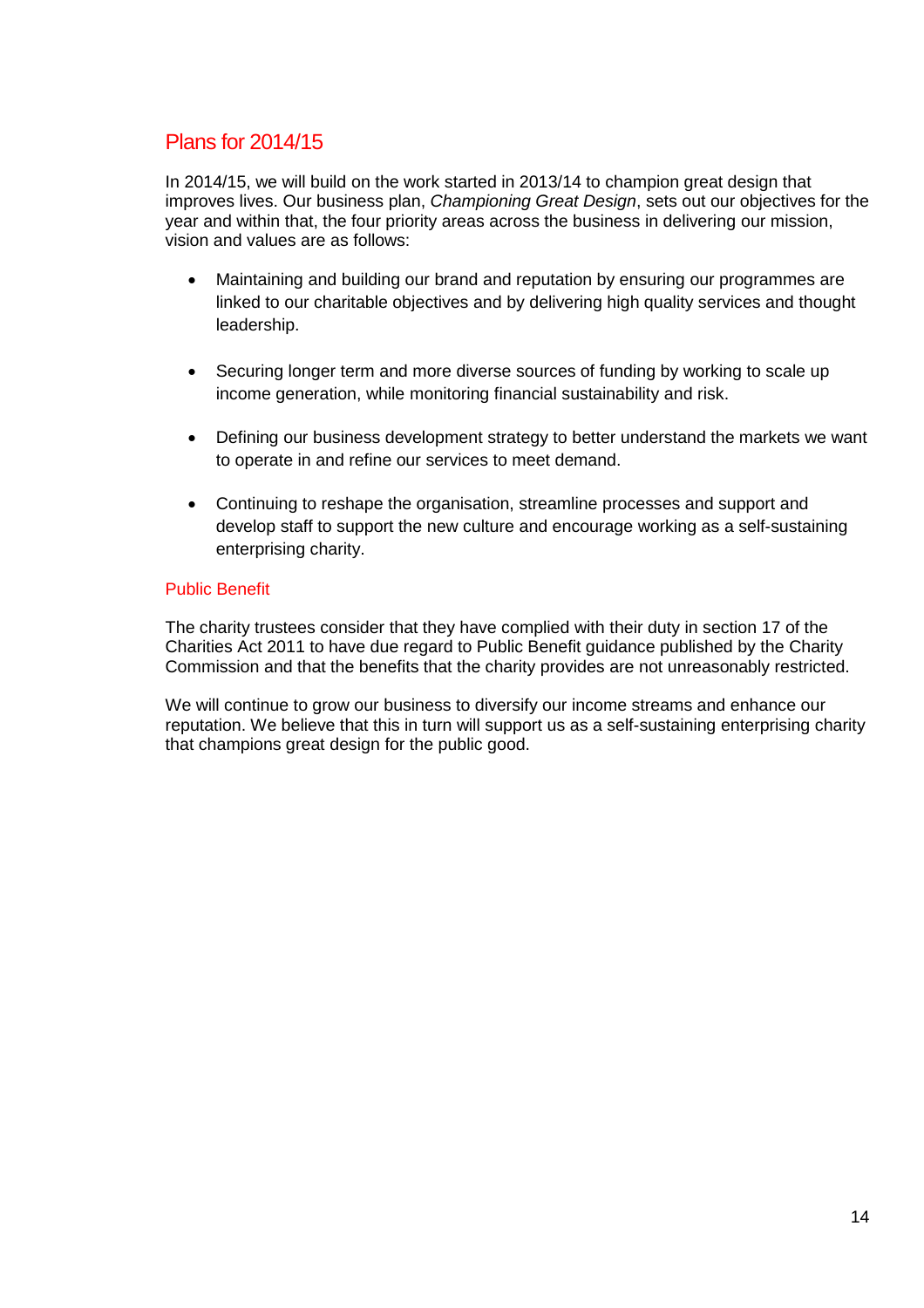### <span id="page-14-0"></span>Financial Review 2013/14

The consolidated results for the Design Council for the year ended 31 March 2014 are set out in the financial statements on pages 19-38.

In the third year as an independent charity the financial results showed a deficit of £0.3m compared to a £0.2m surplus in 2012/13.

Total income for the year amounted to £6.3m (£8.9m in 2012/13) of which £4.7m was in the form of government grants from BIS and CLG (£7.3m in 2012/13). The drop in grant income is due to the Cabe business no longer receiving CLG core funding from 2013/14. The remaining income of £1.6m (£1.6m in 2012/13) was raised from a variety of external sources including Guys and St Thomas' Charity Trust in support of the challenges programme Knee High, and the Design for Europe programme funded by the European Commission.

Total costs for the year were £6.6m (£8.6m in 2012/13). Cash balances remain healthy. At March 2014 the total of cash at bank and money invested in short term deposits was £2.3m (£2.1m in 2012/13).

The average number of staff employed during the year was 56 compared with 59 in 2012/13.

### Going Concern

The trustees have reviewed the financial position of the Design Council and its subsidiaries, its forecast cash flows, liquidity position and potential funding commitments up to March 2016. The Design Council operates as an independent enterprising charity and there is a level of uncertainty regarding the charity's future. As a consequence, the trustees have used prudent assumptions in assessing the likely size and scale of income opportunities and will only commit funds to charitable activities when they are certain that obligations can be met. The trustees therefore believe that the charity has adequate resources to continue in operational existence for the foreseeable future. As a result, they continue to adopt the going concern basis of accounting in preparing the Annual Report and Accounts.

#### Reserves Policy

The Trustees have reviewed the level of reserves required by the Design Council to sustain on-going operations. Accordingly the Design Council has adopted a reserves policy to maintain a level of unrestricted reserves sufficient to fund the ongoing overhead and committed salary costs for a period of three months. At March 2014 unrestricted reserves were £1.26m against a target level of £1.09m.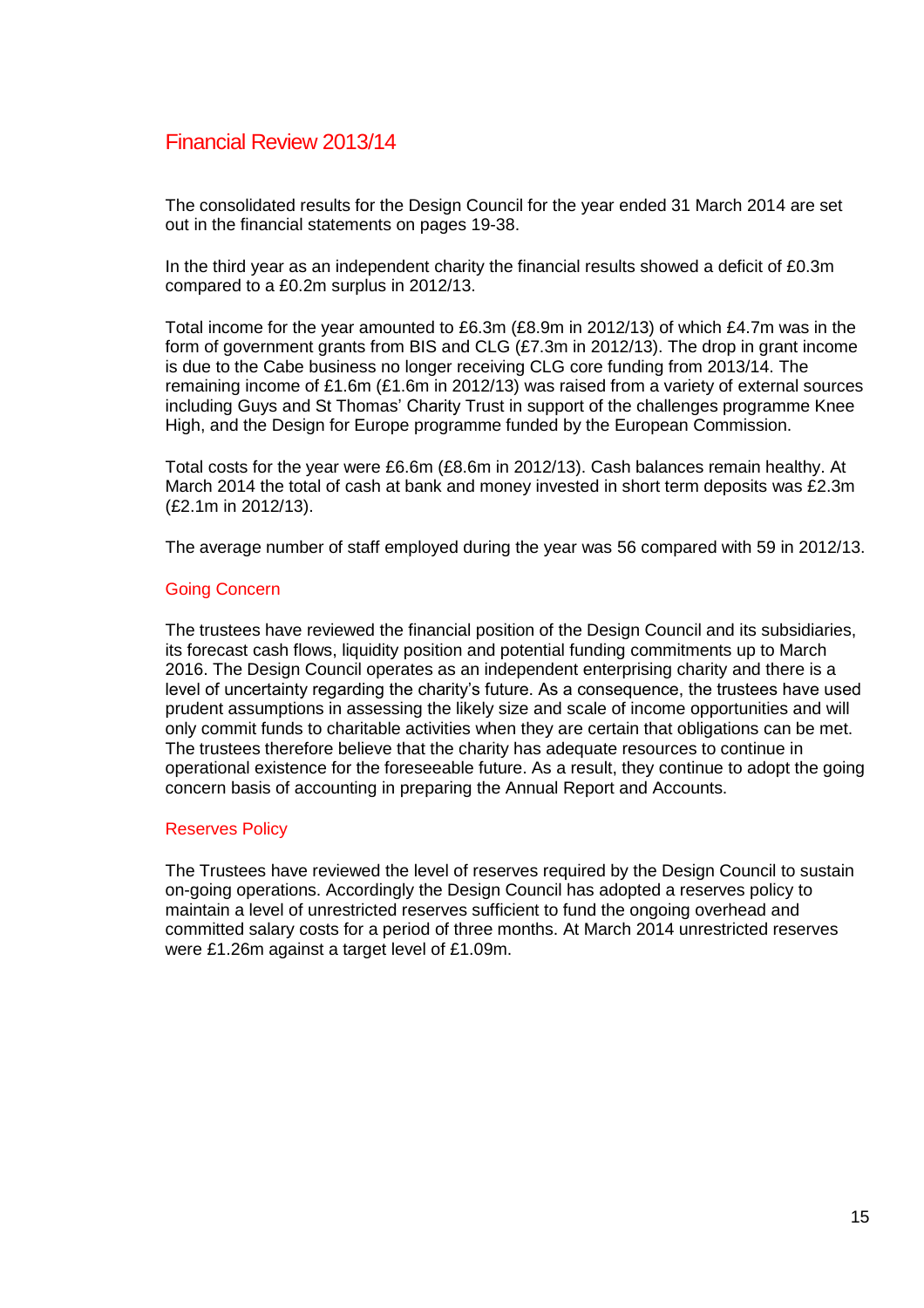### <span id="page-15-0"></span>Statement of Trustees' Responsibilities

The trustees are responsible for preparing the trustees' annual report and the financial statements in accordance with applicable law and United Kingdom Accounting Standards (United Kingdom Generally Accepted Accounting Practice).

Charity law requires the trustees to prepare financial statements for each financial year that give a true and fair view of the state of affairs of the charity and of the incoming resources and application of resources of the charity for the year. In preparing those financial statements the trustees are required to:

- select suitable accounting policies and then apply them consistently;
- observe the methods and principles in the Charities SORP;
- make judgments and accounting estimates that are reasonable and prudent;
- prepare the financial statements on the going concern basis unless it is inappropriate to presume that the charity will continue in business.

The trustees are responsible for keeping accounting records that are sufficient to show and explain the charity's transactions and disclose with reasonable accuracy at any time the financial position of the charity and enable them to ensure that the financial statements comply with the Charities Act 2011 and regulations made thereunder. They are also responsible for safeguarding the assets of the charity and hence for taking reasonable steps for the prevention and detection of fraud and other irregularities.

The trustees are responsible for the maintenance and integrity of the corporate and financial information included on the charity's website. Legislation in the United Kingdom governing the preparation and dissemination of the financial statements and other information included in annual reports may differ from legislation in other jurisdictions.

Each of the trustees confirms that to the best of his/her knowledge there is no information relevant to the audit of which the auditors are unaware. Each of the trustees also confirms that he/she has taken all necessary steps to ensure that he/she is aware of all relevant audit information and that this information has been communicated to the auditors.

Members of the charity guarantee to contribute an amount not exceeding £1 to the assets of the charity in the event of winding up. The total number of such guarantees at 31 March 2014 was 12 (2013 - 16). The trustees are members of the charity but this entitles them only to voting rights. The trustees have no beneficial interest in the group or the charity.

#### **Auditors**

BDO LLP offer themselves for reappointment as auditors at the Annual General Meeting.

Approved by the trustees on 24 July 2014 and signed on their behalf on 30 July 2014 by

lati Leyes

**Martin Temple 30 July 2014**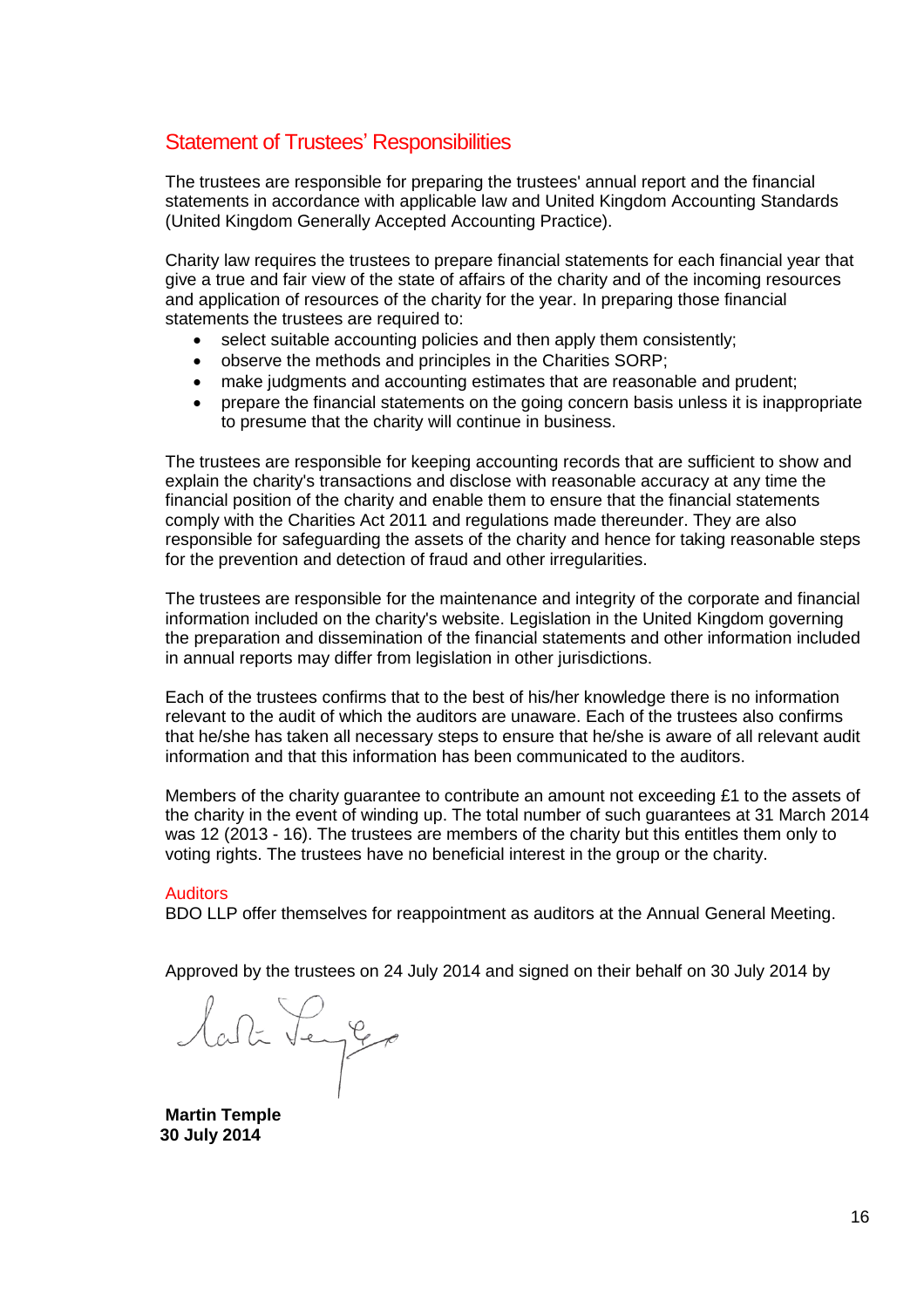### <span id="page-16-0"></span>Independent Auditor's Report to the Trustees of the Design Council

We have audited the financial statements of the Design Council for the year ended 31 March 2014 which comprise the Consolidated Statement of Financial Activities, the Consolidated and Parent Charity Balance Sheets, the Consolidated Cash Flow Statement and the related notes. The financial reporting framework that has been applied in their preparation is applicable law and United Kingdom Accounting Standards (United Kingdom Generally Accepted Accounting Practice).

This report is made solely to the charity's trustees, as a body, in accordance with the Charities Act 2011. Our audit work has been undertaken so that we might state to the charity's trustees those matters we are required to state to them in an auditor's report and for no other purpose. To the fullest extent permitted by law, we do not accept or assume responsibility to anyone other than the charity and the charity's trustees as a body, for our audit work, for this report, or for the opinions we have formed.

### Respective responsibilities of trustees and auditor

As explained more fully in the Statement of Trustees' Responsibilities, the trustees are responsible for the preparation of the financial statements and for being satisfied that they give a true and fair view.

We have been appointed as auditors under section 144 of the Charities Act 2011 and report in accordance with regulations made under section 154 of that Act. Our responsibility is to audit and express an opinion on the financial statements in accordance with applicable law and International Standards on Auditing (UK and Ireland). Those standards require us to comply with the Financial Reporting Council's (FRC's) Ethical Standards for Auditors.

### Scope of the audit of the financial statements

A description of the scope of an audit of financial statements is provided on the FRC's website at [www.frc.org.uk/auditscopeukprivate.](http://www.frc.org.uk/auditscopeukprivate)

### Opinion on financial statements

In our opinion the financial statements:

- give a true and fair view of the state of the group's and the parent charity's affairs as at 31 March 2014, and of the group's incoming resources and application of resources for the year then ended;
- have been properly prepared in accordance with United Kingdom Generally Accepted Accounting Practice; and
- have been prepared in accordance with the requirements of the Charities Act 2011.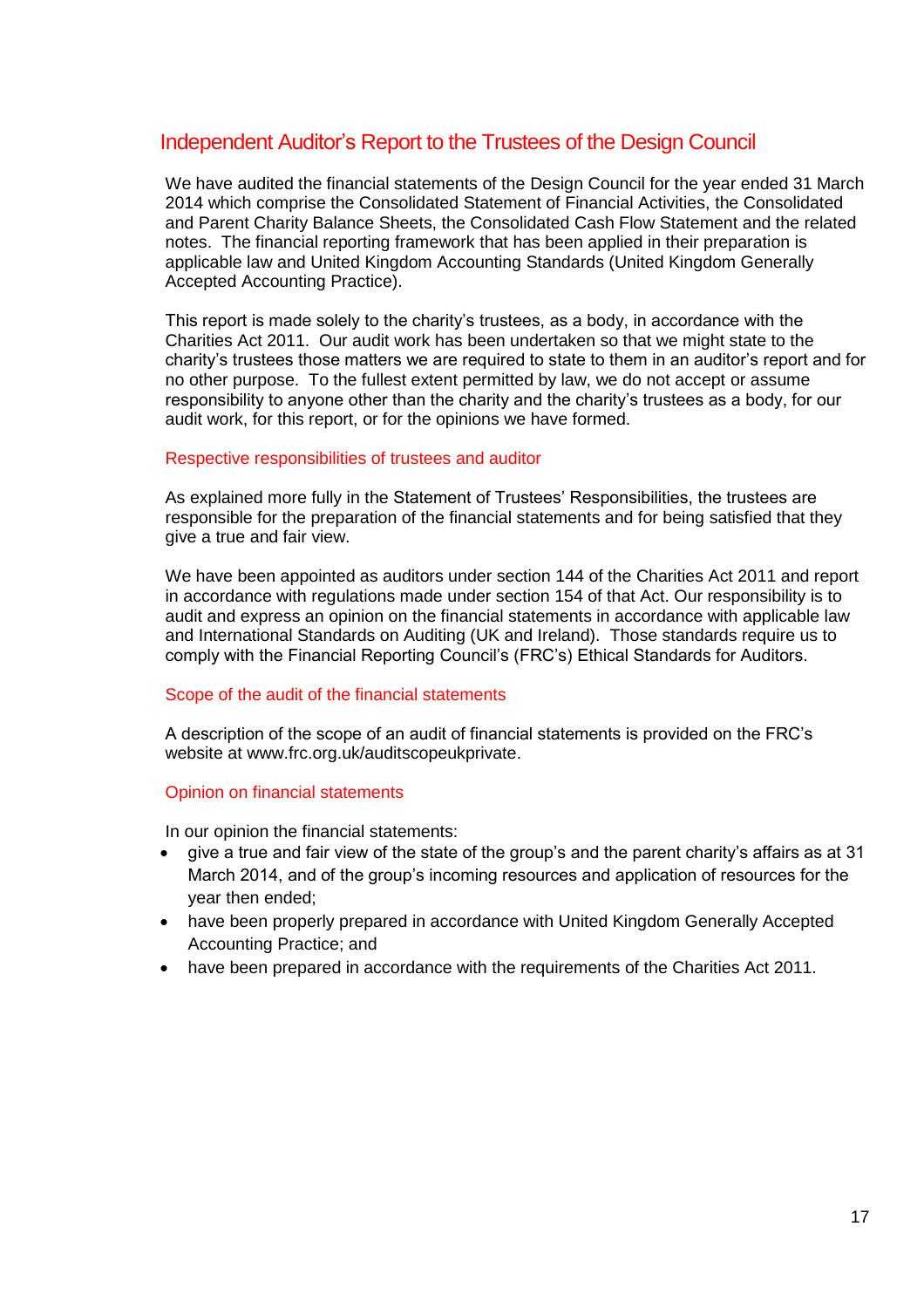### Matters on which we are required to report by exception

We have nothing to report in respect of the following matters where the Charities Act 2011 requires us to report to you if, in our opinion:

- the information given in the Trustees' Annual Report is inconsistent in any material respect with the financial statements; or
- sufficient accounting records have not been kept; or
- the parent charity financial statements are not in agreement with the accounting records and returns; or
- we have not received all the information and explanations we require for our audit.

BDOLLA

**BDO LLP Statutory Auditor London United Kingdom**

Date: 31 July 2014

BDO LLP is eligible to act as an auditor in terms of section 1212 of the Companies Act 2006.

BDO LLP is a limited liability partnership registered in England and Wales (with registered number OC305127).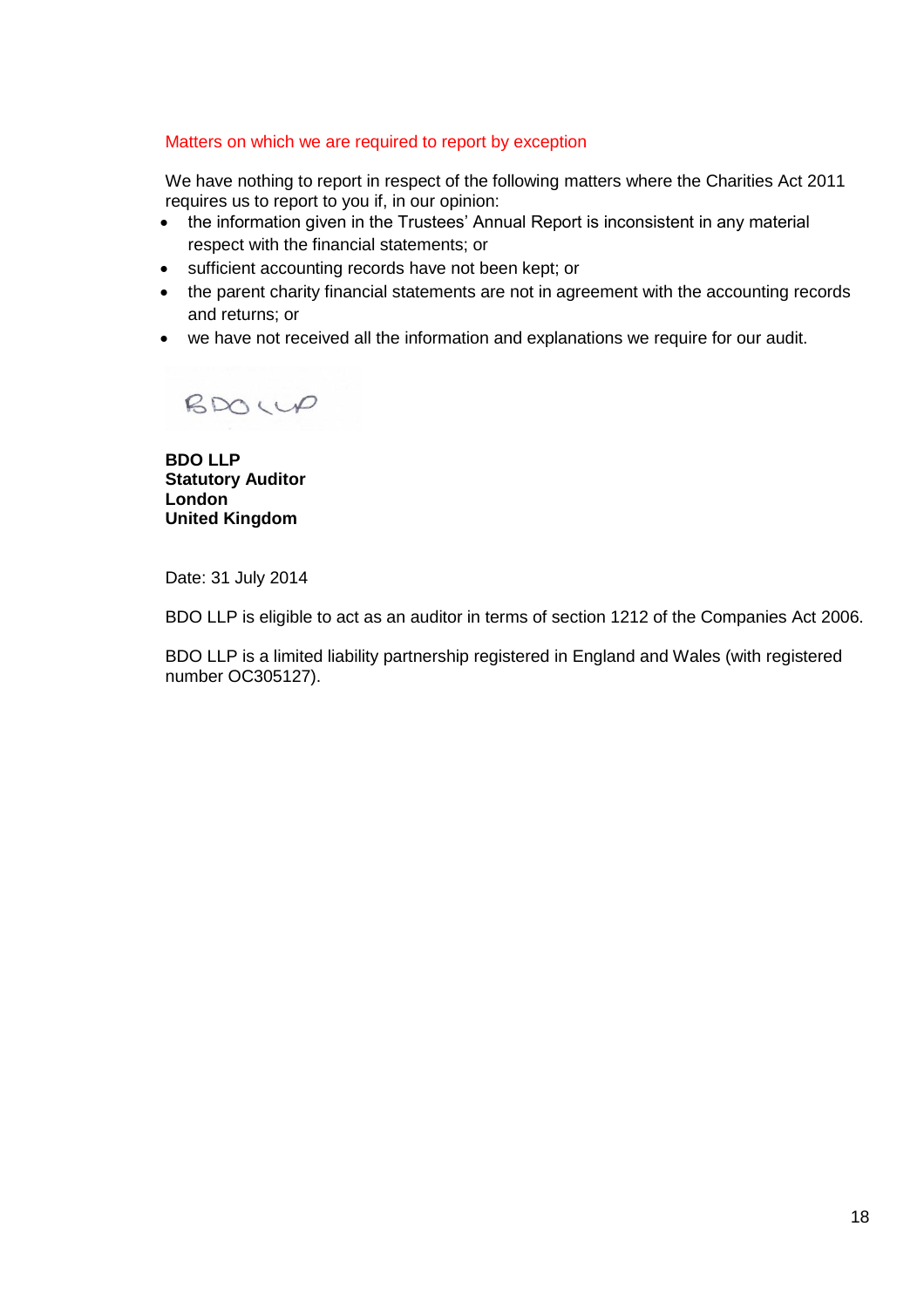### <span id="page-18-0"></span>Design Council Consolidated Statement of Financial Activities

For the year ended 31 March 2014

|                                               |                |              |            | 2014         | 2013                    |
|-----------------------------------------------|----------------|--------------|------------|--------------|-------------------------|
|                                               |                | Unrestricted | Restricted | <b>Total</b> | Total                   |
|                                               | Note           | £000         | £000       | £000         | £000                    |
| <b>Incoming resources</b>                     |                |              |            |              |                         |
| Incoming resources from generated funds       | $\overline{2}$ |              |            |              |                         |
| Voluntary income                              |                |              |            |              | 10                      |
| Activities for generating funds               |                | 384          |            | 384          | 329                     |
| Investment income                             |                | 4            |            | 4            | 2                       |
| Incoming resources from charitable activities | 3              | 663          | 5,261      | 5,924        | 8,514                   |
|                                               |                |              |            |              |                         |
| <b>Total incoming resources</b>               |                | 1,051        | 5,261      | 6,312        | 8,855                   |
| <b>Resources expended</b>                     |                |              |            |              |                         |
| Costs of generating funds                     |                |              |            |              |                         |
| Charitable activities                         |                | 1,337        | 5,200      | 6,537        | $\overline{7}$<br>8,584 |
| Governance costs                              |                | 88           |            | 88           | 58                      |
|                                               |                |              |            |              |                         |
|                                               |                |              |            |              |                         |
| <b>Total resources expended</b>               | 4              | 1,425        | 5,200      | 6,625        | 8,649                   |
|                                               |                |              |            |              |                         |
| Net incoming resources before transfers       |                | (374)        | 61         | (313)        | 206                     |
| Gross transfers between funds                 | 8              |              |            |              |                         |
| Net movement in funds                         |                | (374)        | 61         | (313)        | 206                     |
| <b>Reconciliation of funds</b>                |                |              |            |              |                         |
| Total funds brought forward                   |                | 1,630        | 80         | 1,710        | 1,504                   |
|                                               |                |              |            |              |                         |
| <b>Total funds carried forward</b>            | 8              | 1,256        | 141        | 1,397        | 1,710                   |

**Notes:**

**a.** All operations of the Design Council are continuing.

**b.** There were no recognised gains and losses in the year other than those shown above.

**c.** The notes, numbered 1 - 23, form part of these accounts.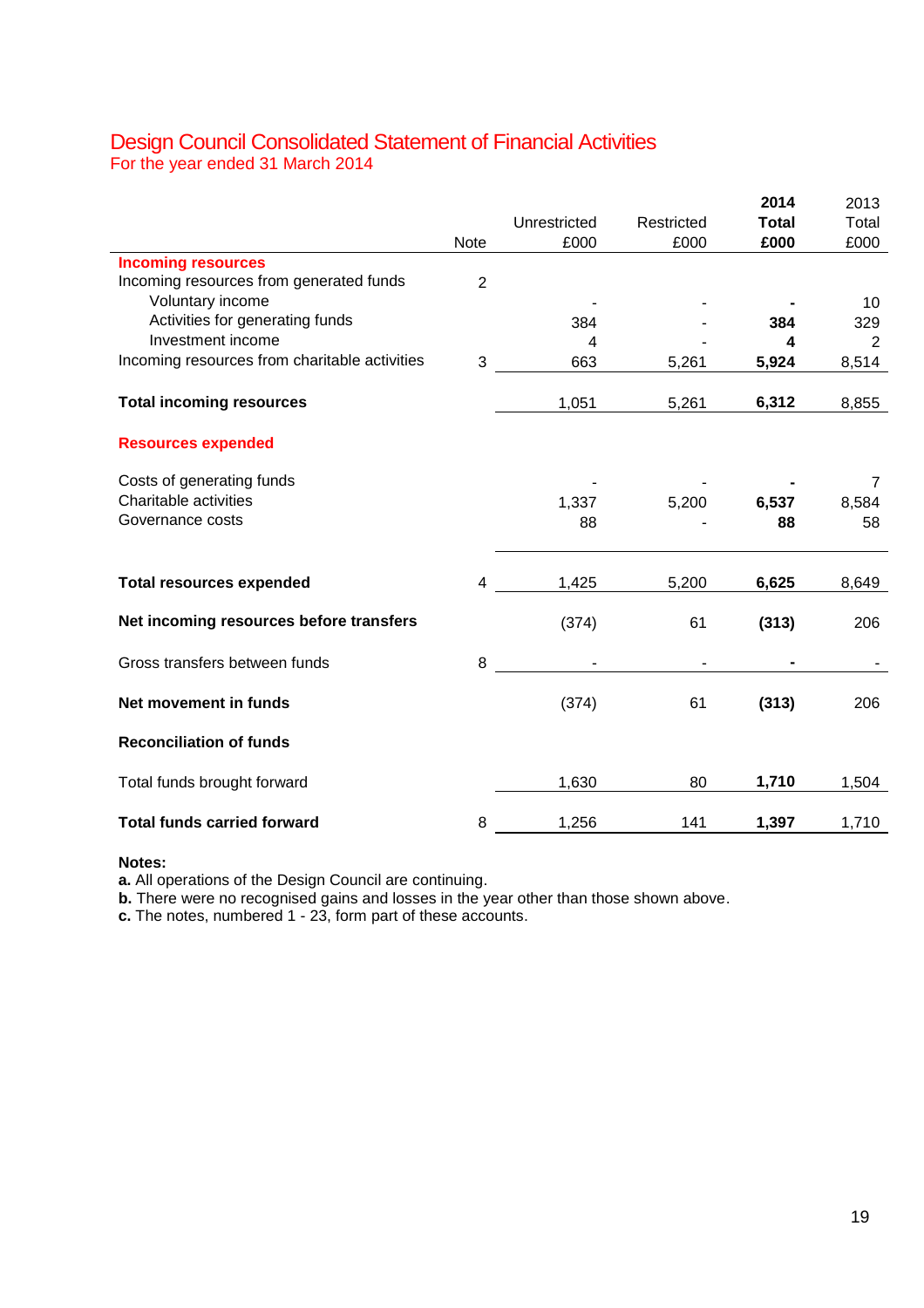### <span id="page-19-0"></span>Design Council Balance Sheets as at 31 March 2014

|                                            |             |       | Group |       | <b>Charity</b> |
|--------------------------------------------|-------------|-------|-------|-------|----------------|
|                                            |             | 2014  | 2013  | 2014  | 2013           |
|                                            | <b>Note</b> | £000  | £000  | £000  | £000           |
|                                            |             |       |       |       |                |
| <b>Fixed assets</b>                        |             |       |       |       |                |
| Tangible fixed assets                      | 10          | 522   | 587   | 522   | 587            |
| Investment in subsidiaries                 | 11          |       |       |       |                |
| <b>Total fixed assets</b>                  |             | 522   | 587   | 522   | 587            |
| <b>Current assets</b>                      |             |       |       |       |                |
| Prepayments and debtors                    | 15          | 1,225 | 1,103 | 1,192 | 1,633          |
| Investments                                | 16          | 500   |       | 500   |                |
| Cash at bank and in hand                   | 17          | 1,756 | 2,117 | 1,723 | 1,107          |
| <b>Total current assets</b>                |             | 3,481 | 3,220 | 3,415 | 2,740          |
| <b>Current liabilities</b>                 |             |       |       |       |                |
|                                            | 18          | 2,558 | 2,073 | 2,492 | 1,593          |
| <b>Net current assets</b>                  |             | 923   | 1,147 | 923   | 1,147          |
| Provisions for liabilities and charges     | 19          | 48    | 24    | 48    | 24             |
|                                            |             |       |       |       |                |
| <b>Net assets</b>                          | 9           | 1,397 | 1,710 | 1,397 | 1,710          |
|                                            |             |       |       |       |                |
| <b>Funds</b>                               | 8           |       |       |       |                |
| <b>Restricted funds</b>                    |             | 141   | 80    | 141   | 80             |
| <b>Unrestricted funds</b><br>General funds |             | 1,256 | 1,630 | 1,256 | 1,630          |
|                                            |             |       |       |       |                |
| <b>Total funds</b>                         |             | 1,397 | 1,710 | 1,397 | 1,710          |

Approved by the trustees on 24 July 2014 and signed on their behalf on 30 July 2014 by

lati Legge

<span id="page-19-1"></span>**Martin Temple 30 July 2014**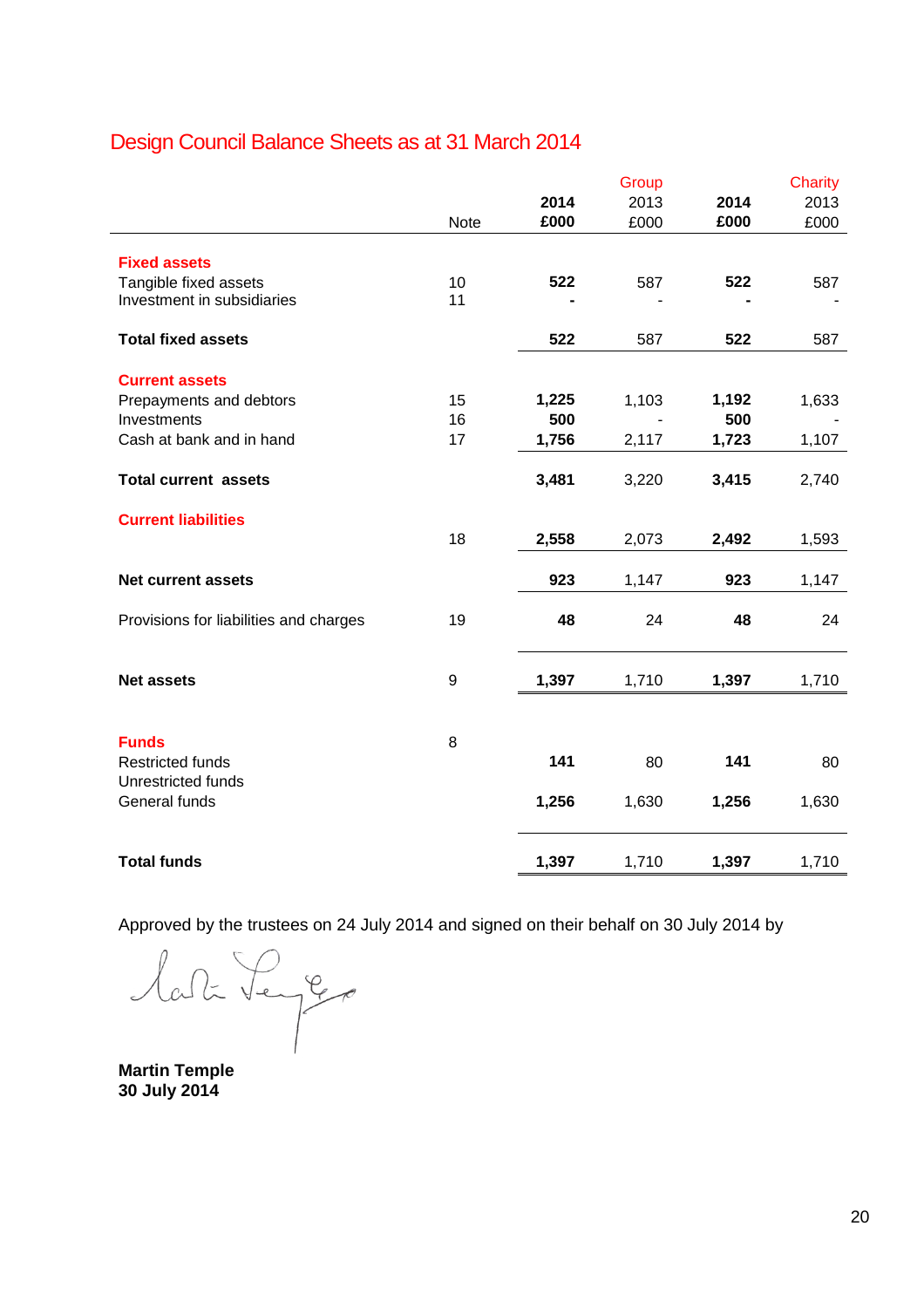### Consolidated Cash Flow Statement

For the year ended 31 March 2014

|                              |                                                                            | £000 | 2014<br>£000 | £000           | 2013<br>£000   |
|------------------------------|----------------------------------------------------------------------------|------|--------------|----------------|----------------|
|                              | Net cash (outflow)/inflow from operating activities                        |      | 153          |                | 872            |
|                              | Returns on investments & servicing of finance                              |      |              |                |                |
| Interest received            |                                                                            | 4    |              | $\overline{2}$ |                |
|                              |                                                                            |      | 4            |                | $\overline{2}$ |
|                              | Capital expenditure & financial investment                                 |      |              |                |                |
| Investment (made)/liquidated | Acquisition of tangible fixed assets                                       | (18) |              | (620)          |                |
|                              |                                                                            |      | (18)         |                | (620)          |
|                              |                                                                            |      |              |                |                |
|                              | <b>Management of Liquid Resources</b><br>Increase in short term deposits   |      | (500)        |                |                |
|                              |                                                                            |      |              |                |                |
| Net cash (outflow) / inflow  |                                                                            |      | (361)        |                | 254            |
|                              |                                                                            |      |              |                |                |
| At end of year               |                                                                            |      | 1,756        |                | 2,117          |
| At start of year             |                                                                            |      | 2,117        |                | 1,863          |
|                              | Notes to the cashflow statement                                            |      |              |                |                |
| Note:                        | Reconciliation of net (outgoing)/ incoming resources to net cash flow from |      |              |                |                |
|                              | operating activities                                                       |      |              | 2014           | 2013           |
|                              |                                                                            |      |              | £000           | £000           |
|                              |                                                                            |      |              |                |                |
|                              | Net incoming/(outgoing) resources for the year<br>Interest received        |      |              | (313)<br>(4)   | 206<br>(2)     |
|                              | Depreciation                                                               |      |              | 83             | 80             |
|                              | Provision for liabilities and charges                                      |      |              | 24             | 24             |
|                              | Loss on sale of fixed assets                                               |      |              |                | 18             |
|                              | (Increase)/decrease in debtors                                             |      |              | (122)          | 1,320          |
|                              | Increase/(decrease) in creditors                                           |      |              | 485            | (774)          |
|                              | Net cash flow from operating activities                                    |      |              | 153            | 872            |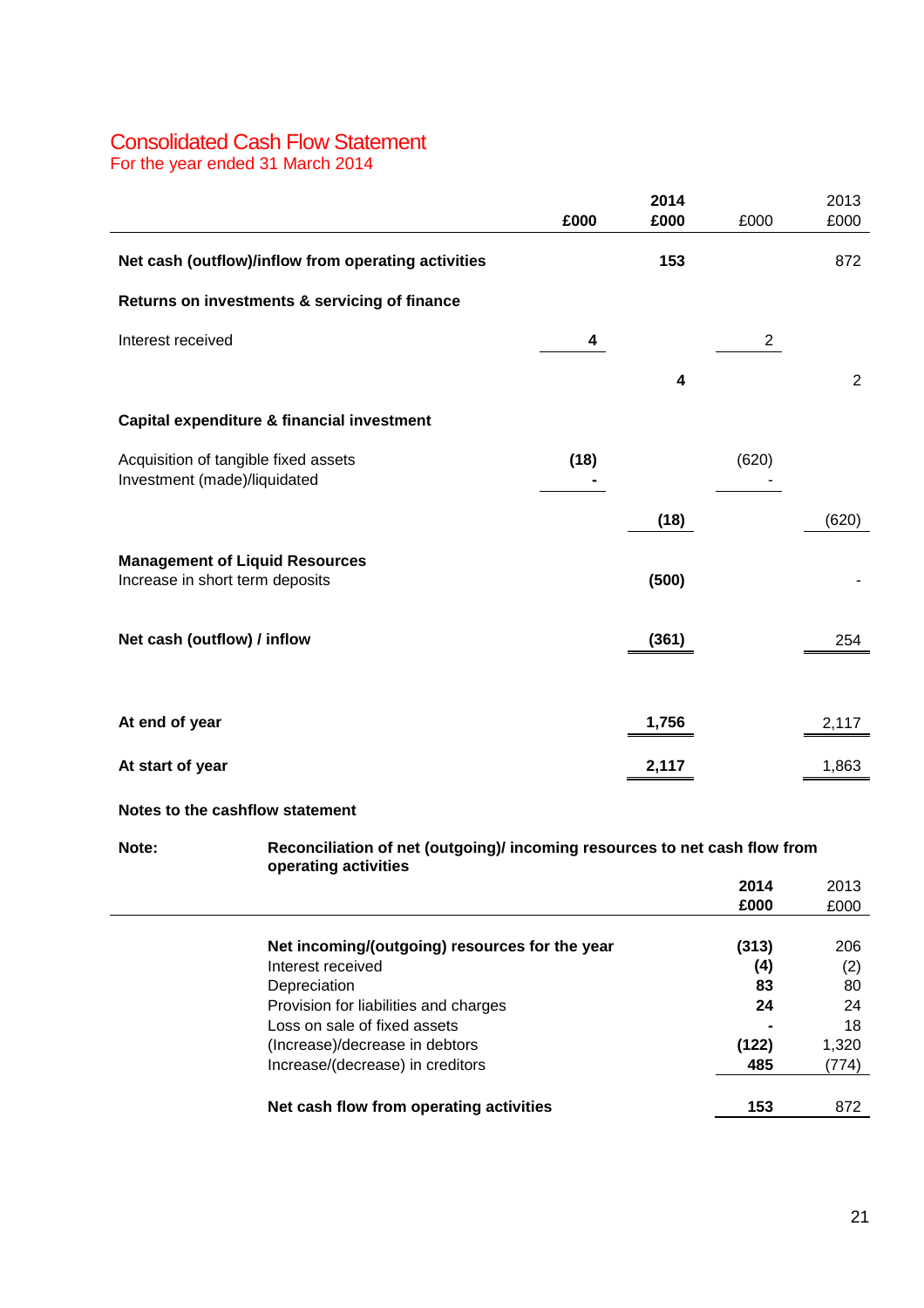### <span id="page-21-0"></span>Notes to the Design Council Financial Statements For the year ended 31 March 2014

### 1. Accounting policies

### a) Basis of preparation

The financial statements have been prepared under the historical cost convention and in accordance with applicable accounting standards, the Companies Act 2006, and the Statement of Recommended Practice "Accounting and Reporting by Charities" 2005 (SORP 2005).

These financial statements consolidate the results of the charitable company and its wholly-owned subsidiaries Design Council Commission for Architecture and the Built Environment (Cabe) and Design Council Enterprises Limited on a line by line basis. Transactions and balances between the charitable company and its subsidiary have been eliminated from the consolidated financial statements. A separate Statement of Financial Activities (SOFA), or income and expenditure account, for the charitable company itself is not presented because the charitable company has taken advantage of the exemptions afforded by section 408 of the Companies Act 2006 and paragraph 397 of SORP 2005.

### b) Incoming resources

All incoming resources are recognised within the SOFA where:

- The organisation is entitled to the income.
- $-$  It is certain that the resource will be received.
- The resource can be quantified with reasonable accuracy.

Where entitlement to incoming resources requires a specific performance to be achieved (a contract or performance related grant) then incoming resources are recognised only to the extent that the performance has taken place. Where monies are received in advance of entitlement they are deferred and only recognised when the activity providing an entitlement to this income has taken place.

### c) Recognition of grants receivable

Income is accounted for when earned and matched to expenditure. Grants are categorised as either restricted or un-restricted depending on the terms of the grant.

### d) Resources expended

Expenditure is accounted for on an accruals basis, and allocated to the appropriate heading in the Financial Statements. Charitable activities' expenditures enable the Design Council to meet its charitable aims and objectives, consistent with good governance. In Note 4 costs are attributable to the categories of charitable expenditure on an actual basis with the exception of support costs which are allocated as a proportion of total directly attributable costs.

### e) Governance costs

Governance costs are the costs associated with the governance arrangements of the charity. These costs are associated with constitutional and statutory requirements and include any costs associated with the strategic management of the charity's activities.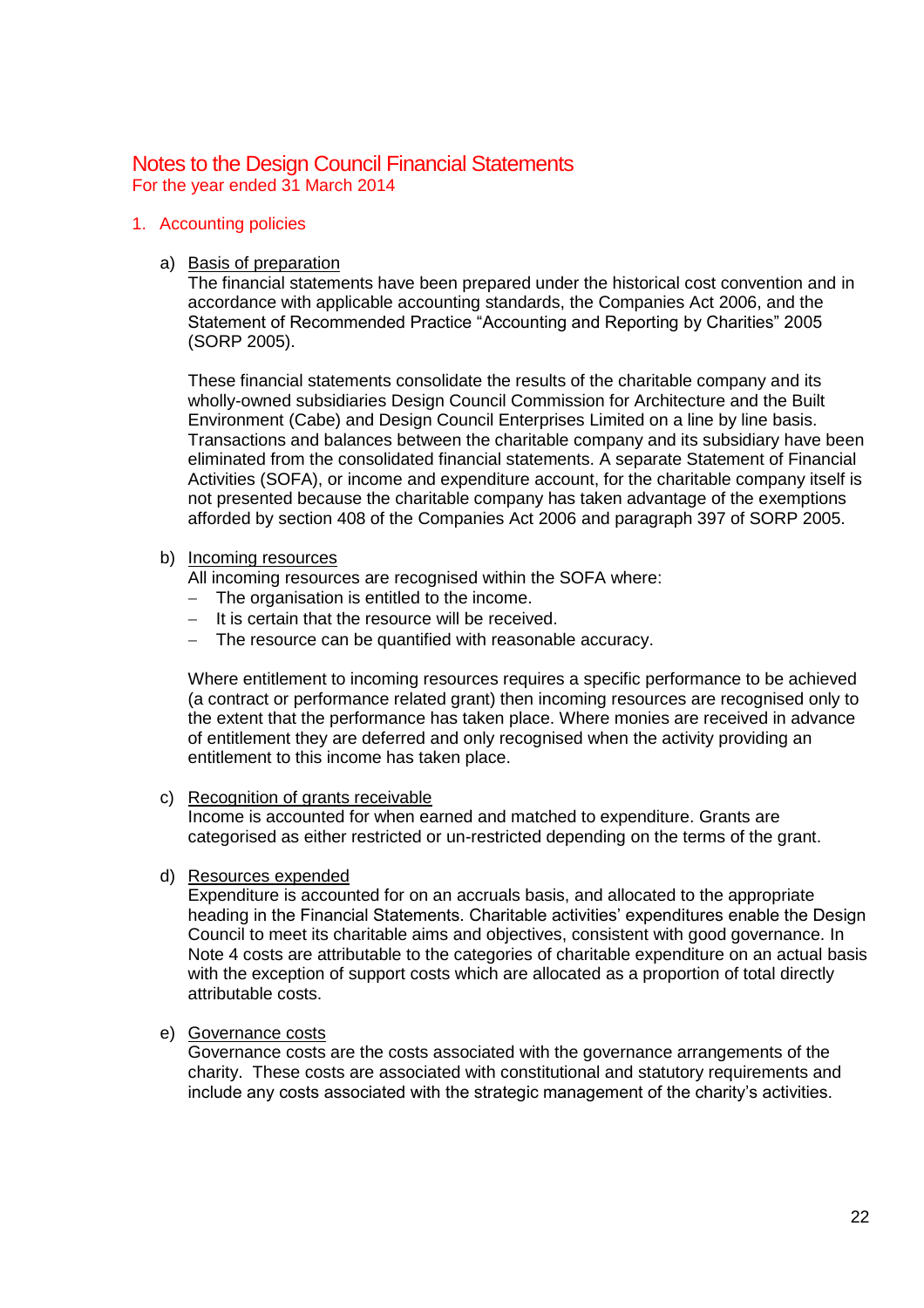f) Grants payable and constructive obligations

Grant payments are charged to the SOFA in the year in which they are communicated to the recipient as at that time a valid expectation has been created that the grants will be paid.

g) Liquid resources

Design Council's liquid resources are a combination of cash, and short term deposits included within the accounts as "Investments".

### h) Funds accounting

Funds held by the Design Council are either:

- **Unrestricted Funds:** These are funds which in general have been received from business programmes and other business related activities.
- **Restricted Funds:** These are the grant funds received from government, charities, and other public bodies where the use of the funds is restricted to a specific purpose.

### i) Fixed assets and depreciation

Tangible Fixed Assets costing less than £1k are not capitalised and are written off in the year of purchase. Assets are capitalised at cost and are kept under review for any impairment. All fixed assets are written off on a straight line basis over the assets' expected useful lives as follows:

*Furniture and equipment 5 years Computer hardware and software 2 - 5 years*

*Leasehold fixtures and fittings 10 years, or over the period of the lease* 

j) Pension costs

The Design Council provides two separate defined contribution pension schemes. One for its Design Council employees and one for former CABE employees transferred to the Design Council. The latter is closed to new entrants. Pension costs associated with these schemes are charged to the accounts as incurred.

k) Leases

All leases are accounted for as operating leases and rentals are charged to the income and expenditure account on a straight line basis over the life of the lease.

l) Value Added Tax (VAT)

The Design Council reclaims from HMRC VAT incurred on goods and services in line with the standard method of partial exemption. Irrecoverable VAT is treated as a central cost and allocated with other support costs to the relevant activities on the SOFA.

m) Provisions

Provisions are made when the Design Council has a legal or constructive financial obligation, that can be reliably estimated and for which there is an expectation that payment will be made. The obligation is recognised as a liability once the obligation has crystallised.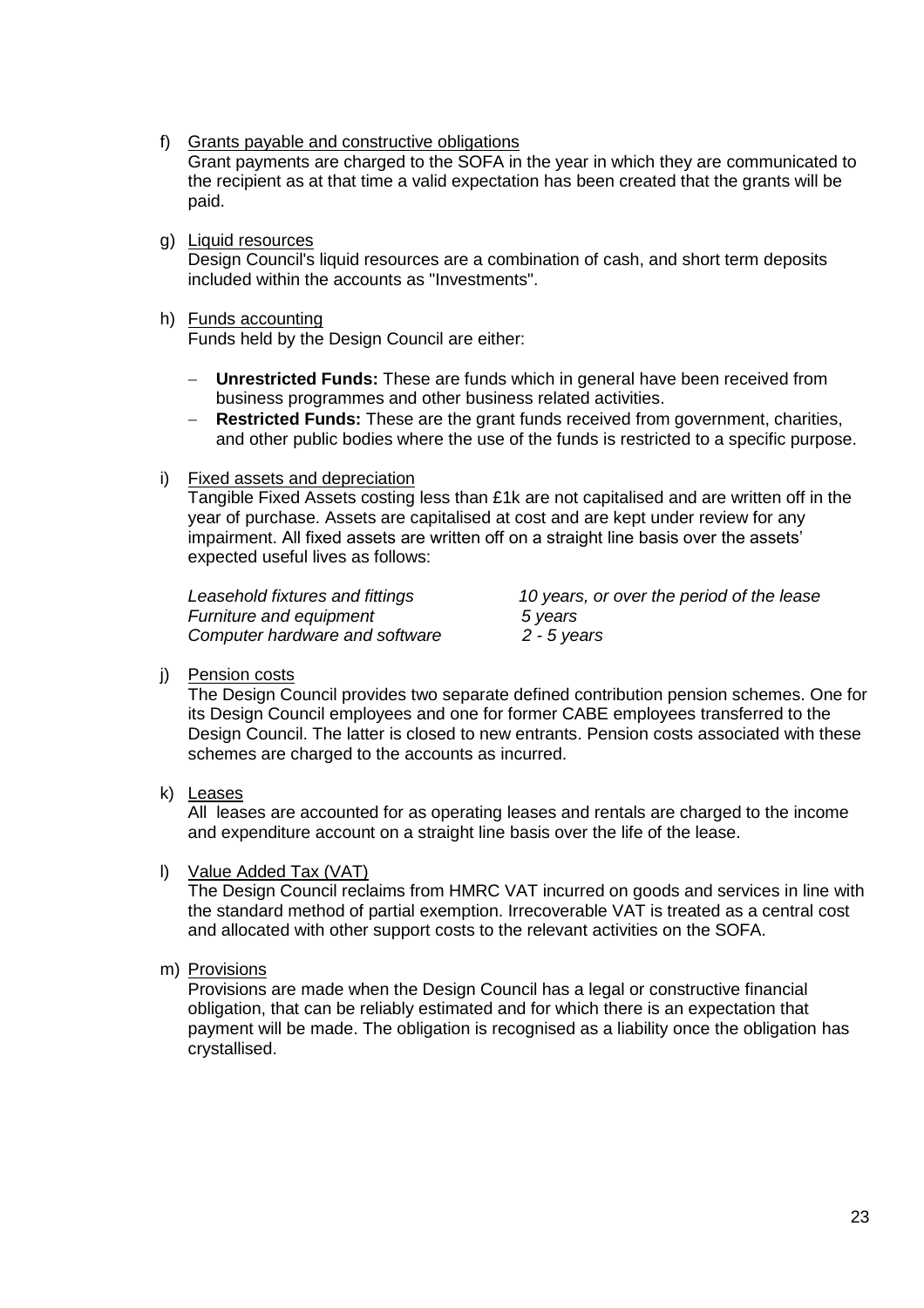### n) Grant making policy

Grants are paid to approved beneficiaries. Grant expenditure is recognised in the period in which eligible activity creates an entitlement in line with the terms and conditions of the grant. Accrued grants are charged to the SOFA and included as part of accruals within the balance sheet.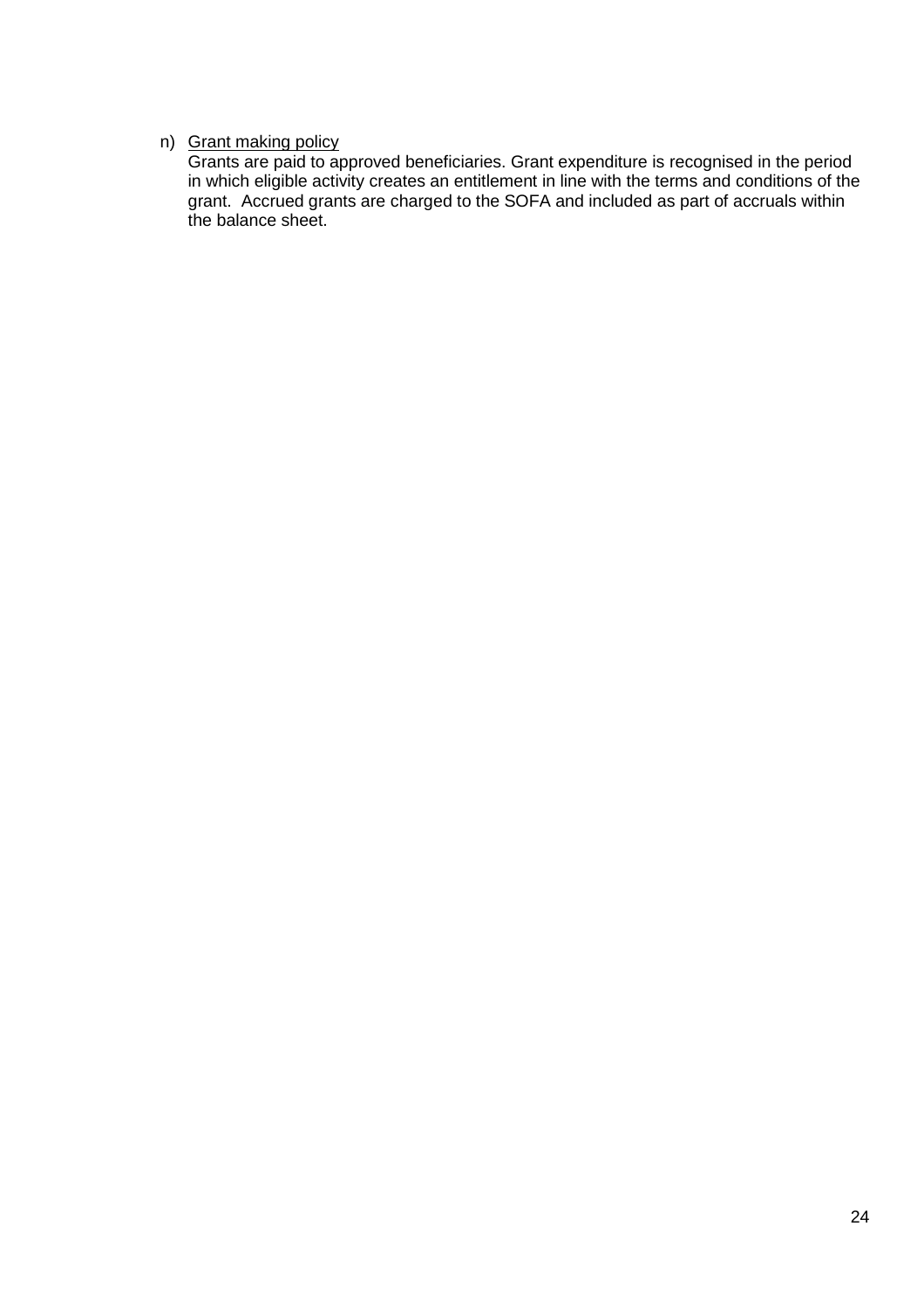### 2. Incoming resources from generated sources

|                                                                                                                   | Unrestricted<br>£000 | Restricted<br>£000 | 2014<br>Total<br>£000 | 2013<br>Total<br>£000 |
|-------------------------------------------------------------------------------------------------------------------|----------------------|--------------------|-----------------------|-----------------------|
| Donations                                                                                                         |                      |                    |                       | 10                    |
| <b>Total voluntary income</b>                                                                                     |                      |                    |                       | 10                    |
| <b>Turnover from Cabe</b><br><b>Turnover from Design Council Enterprises</b><br>Investment income - bank interest | 384<br>4             |                    | 384<br>4              | 319<br>10<br>2        |
| Incoming resources from generated<br>sources                                                                      | 388                  |                    | 388                   | 341                   |

### 3. Incoming resources from charitable activities

|                                                        |              |            | 2014  | 2013  |
|--------------------------------------------------------|--------------|------------|-------|-------|
|                                                        | Unrestricted | Restricted | Total | Total |
|                                                        | £000         | £000       | £000  | £000  |
|                                                        |              |            |       |       |
| Grants from BIS and CLG                                |              | 4,737      | 4,737 | 7,339 |
| Other grants from government and public                |              |            |       |       |
| bodies                                                 |              | 524        | 524   | 484   |
| Business programme fees                                | 659          |            | 659   | 687   |
| Design related external income                         | 4            |            | 4     | 4     |
|                                                        |              |            |       |       |
| Total incoming resources from charitable<br>activities | 663          | 5,261      | 5,924 | 8,514 |
|                                                        |              |            |       |       |
| <b>Total incoming resources</b>                        | 1,051        | 5,261      | 6,312 | 8,855 |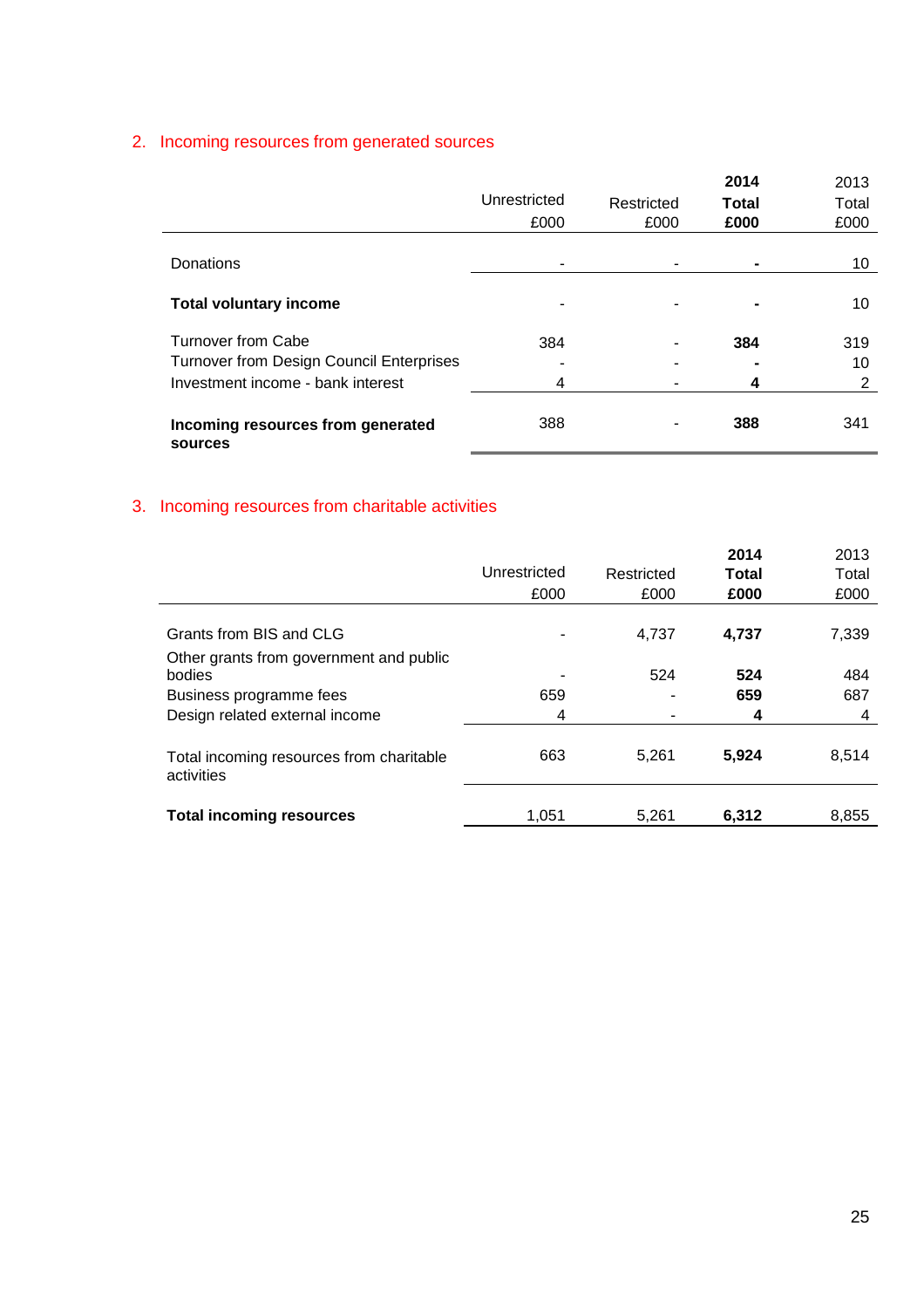### 4. Resources expended

|                                     | Grants<br>payable        | <b>Staff</b><br>costs | Other<br>direct<br>costs | Total<br>direct<br>costs | Support<br>Costs | 2014<br>Total | 2013<br>Total  |
|-------------------------------------|--------------------------|-----------------------|--------------------------|--------------------------|------------------|---------------|----------------|
|                                     | £000                     | £000                  | £000                     | £000                     | £000             | £000          | £000           |
| <b>Costs of</b><br>generating funds |                          |                       |                          |                          |                  |               |                |
| Design Council<br>Enterprises       |                          |                       |                          |                          |                  |               | $\overline{7}$ |
| <b>Charitable activities</b>        |                          |                       |                          |                          |                  |               |                |
| Insight                             | 107                      | 671                   | 751                      | 1,529                    | 952              | 2,481         | 2,364          |
| Challenges                          | 152                      | 332                   | 268                      | 752                      | 402              | 1,154         | 1,538          |
| Design Support                      | ٠                        | 555                   | 713                      | 1,268                    | 849              | 2,117         | 2,375          |
| Cabe                                | $\blacksquare$           | 588                   | 197                      | 785                      |                  | 785           | 2,307          |
|                                     | 259                      | 2,146                 | 1,929                    | 4,334                    | 2,203            | 6,537         | 8,584          |
| Governance costs                    | $\overline{\phantom{a}}$ | 88                    |                          | 88                       |                  | 88            | 58             |
| 2014                                | 259                      | 2,234                 | 1,929                    | 4,422                    | 2,203            | 6,625         | 8,649          |
| 2013                                | 831                      | 2,372                 | 2,282                    | 5,485                    | 3,164            | 8,649         |                |

### **Note: grants payable**

The Design Council makes grant payments to selected partners in support of programmes within the Challenges and Insight activities as shown on the next page.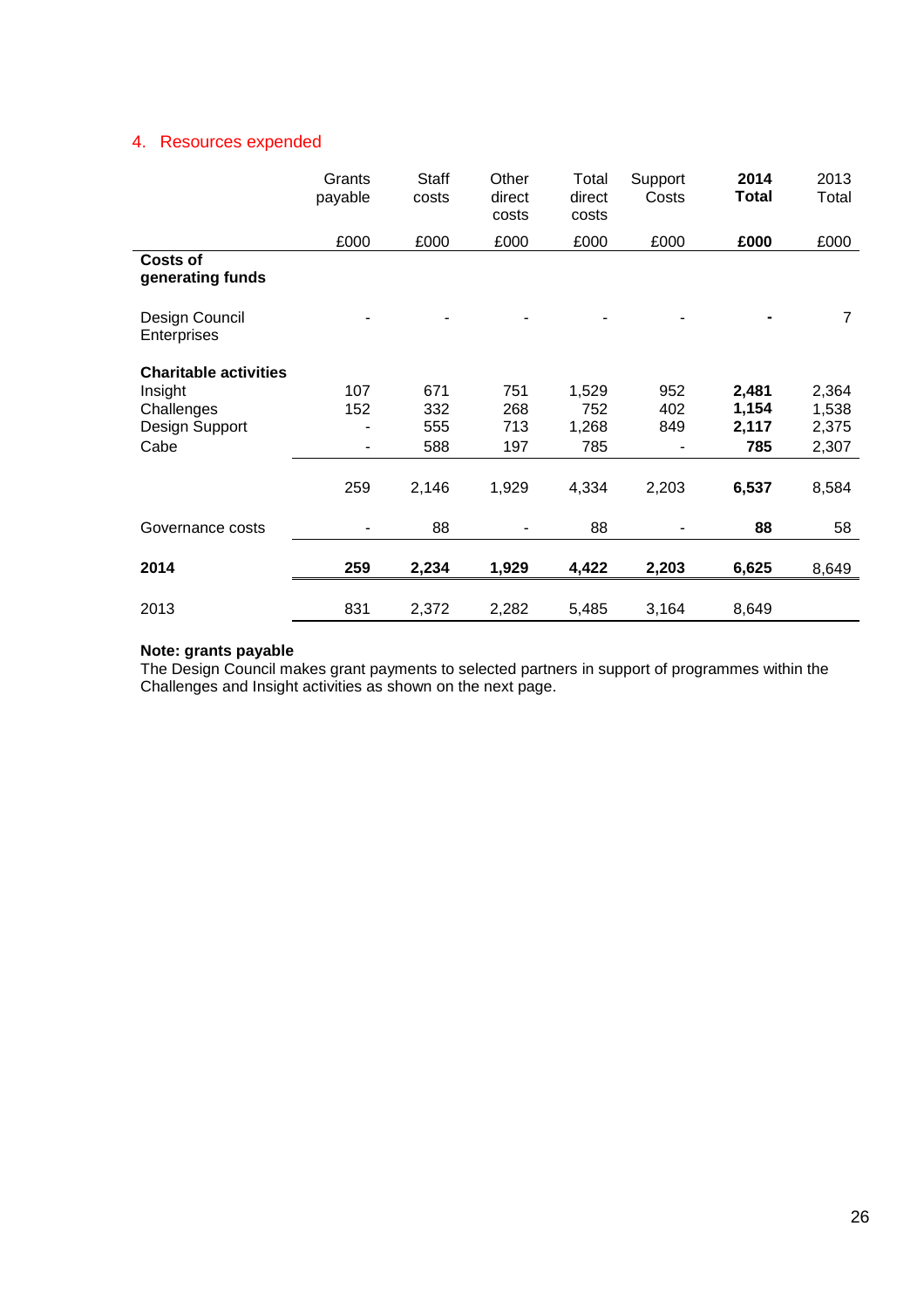### **1. Insight £107k**

This was paid to the following partners of the *Design for Europe* programme:

| Recipient:                        | Amount<br>£000 |
|-----------------------------------|----------------|
| University of Lancaster           | 19             |
| Danish Design Centre              | 17             |
| NESTA                             | 17             |
| Politecnico di Milano             | 14             |
| <b>Birmingham City University</b> | 9              |
| KEPA                              | 5              |
| ARC Fund                          | 4              |
| Estonian Design Centre            | 4              |
| Invest Northern Ireland           | 4              |
| La 27e Région                     | 4              |
| <b>Luxinnovation GIE</b>          | 4              |
| Dšola                             | 4              |
| <b>IVZW</b>                       | 2              |
|                                   |                |
| Total                             | 107            |

### **2. Challenges £152k**

This was paid to the following partners for the *Knee High* Design Challenge run in collaboration with Guys and St Thomas' Charity:

| Recipient:                      | Amount |
|---------------------------------|--------|
|                                 | £000   |
| <b>Body Talking Ltd</b>         | 11     |
| Explorer HQ Ltd                 | 11     |
| <b>Mental Health Foundation</b> | 11     |
| <b>NSPCC</b>                    | 11     |
| Save the Children               | 11     |
| Stockwell Partnership           | 11     |
| <b>Good Enough Productions</b>  | 10     |
| Four individuals at £11k each   | 44     |
| Other (less than £11k)          | 32     |
|                                 |        |
| Total                           | 152    |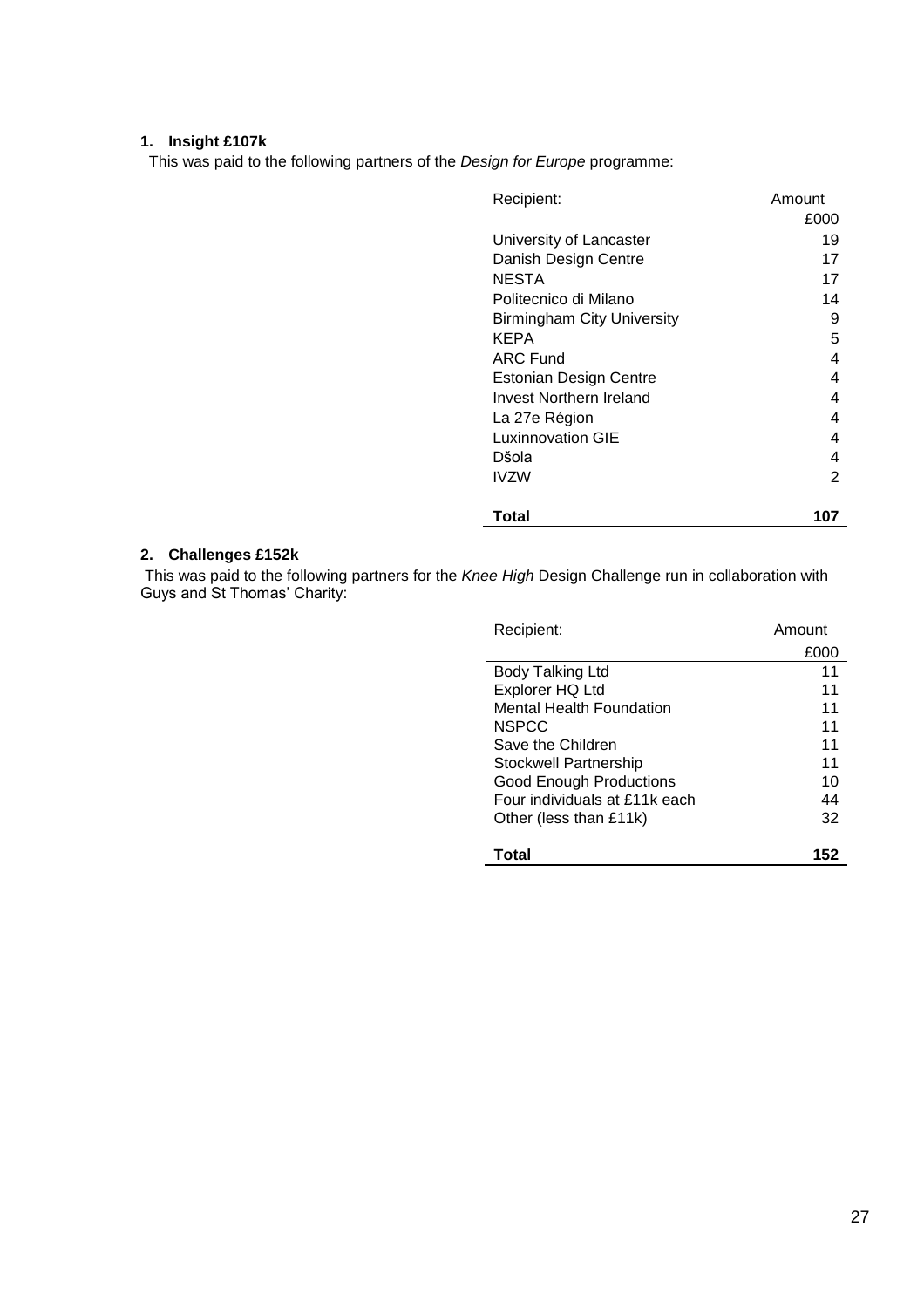### 5. Staff costs and numbers

Staff costs were as follows:

|                                          | 2014  | 2013  |
|------------------------------------------|-------|-------|
|                                          | £000  | £000  |
| Salaries and wages                       | 2,327 | 2,542 |
| Social security costs                    | 263   | 280   |
| Pension contributions                    | 108   | 165   |
| Staff benefits                           | 23    | 31    |
| Redundancy costs                         | 63    | 229   |
|                                          |       |       |
| Total payroll staff costs                | 2,784 | 3,247 |
| Total temporary and contract staff costs | 217   | 157   |
|                                          |       |       |
| <b>Total staff costs</b>                 | 3,001 | 3,404 |
| Total emoluments paid to staff were:     | 2,435 | 2,707 |
|                                          |       |       |

#### **Employees' Emoluments**

The number of employees, whose emoluments were over £60k (including salary and taxable benefits in kind costs) falls within the ranges shown below:

| <b>Band</b>       | 2014           | 2013 |
|-------------------|----------------|------|
| 60,000 - 69,999   |                |      |
| 70,000 - 79,999   |                | 2    |
| 80,000 - 89,999   | $\blacksquare$ |      |
| $90,000 - 99,999$ |                | -    |
| 120,000 - 129,999 |                |      |
| 130,000 - 139,999 |                |      |
| 150,000 - 159,999 |                |      |
| 160,000 - 169,999 | $\blacksquare$ |      |
|                   |                |      |

The average weekly number of employees (full-time equivalent) during the year was as follows:

|                                            | 2014<br><b>No</b> | 2013<br><b>No</b> |
|--------------------------------------------|-------------------|-------------------|
| Permanent (payroll)<br>Other staff (other) | 52                | 57                |
|                                            | 56                | 59                |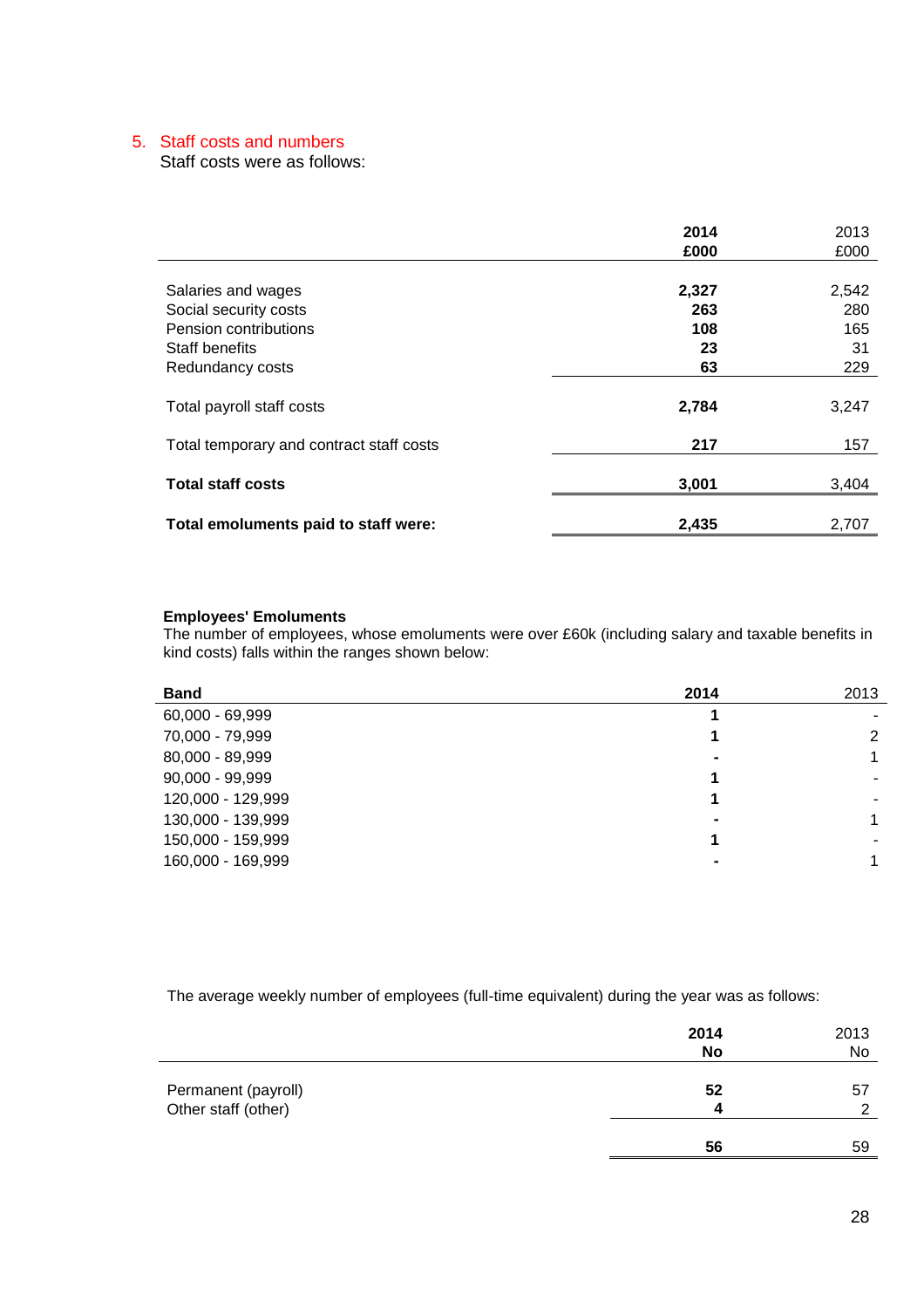#### 6. Net incoming resources for the year

This is stated after charging:

|                               | <b>Notes</b> | 2014 | 2013 |
|-------------------------------|--------------|------|------|
|                               |              | £000 | £000 |
|                               |              |      |      |
| Depreciation                  |              | 83   | 80   |
| Trustees' reimbursed expenses |              | 7    | 8    |
| Staff reimbursed expenses     |              | 29   | 31   |
| Auditors' remuneration:       |              |      |      |
| Audit                         |              | 26   | 25   |
| Other services                | a            | 69   | 2    |
| Operating lease rentals:      |              |      |      |
| Plant and machinery           |              | 42   | 41   |
| Other                         | b            | 544  | 544  |
|                               |              |      |      |

**Notes:** 

- **a.** Other services relate to advisory services provided by BDO, who are also our external auditors, primarily for strategy development and procurement.
- **b.** Other operating lease rentals are the rental payments for the Design Council offices at the Angel Building.

### 7. Support costs

Support costs are allocated to activities as follows:

|                                                         | <b>Notes</b> | 2014<br>Staff<br>Costs | 2014<br>Other<br>Costs | 2014<br><b>Total</b>     | 2013<br>Total            |
|---------------------------------------------------------|--------------|------------------------|------------------------|--------------------------|--------------------------|
|                                                         |              | £000                   | £000                   | £000                     | £000                     |
| Executive<br><b>Facilities</b><br>Human resources<br>ΙT |              | 361<br>56<br>111       | 65<br>730<br>79<br>112 | 426<br>786<br>190<br>112 | 314<br>809<br>227<br>116 |
| Finance                                                 | a            | 206                    | 340                    | 546                      | 670                      |
| Depreciation                                            |              | ۰                      | 83                     | 83                       | 80                       |
| Loss on sale of fixed assets                            |              |                        |                        |                          | 18                       |
| Transition                                              | $\mathbf b$  | 33                     | 27                     | 60                       | 930                      |
| <b>Total support costs</b>                              |              | 767                    | 1,436                  | 2,203                    | 3,164                    |

#### **Notes**

- **a.** The Design Council only recovers a proportion of the VAT incurred on purchases under the "partial exemption methodology". The irrecoverable element of the incurred VAT is taken centrally and charged to Finance (2013/14 £271k, 2012/13 £467k).
- **b.** Included are exceptional costs associated with the Design Council's office move from Bow Street.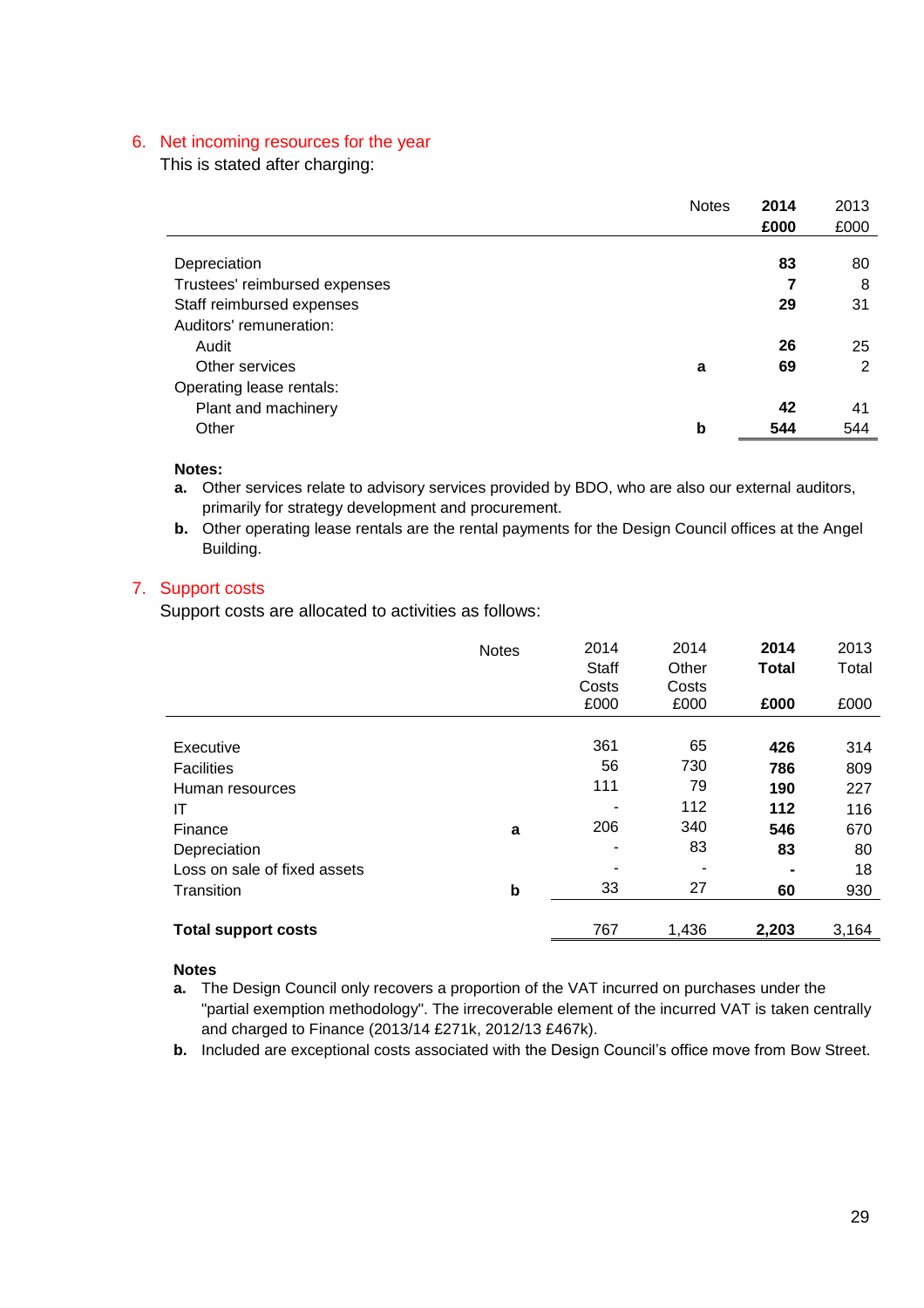### 8. Movements in funds

|                                         | At the start<br>of the year | Incoming<br>resources | Outgoing<br>resources | At the<br>end of<br>the year |
|-----------------------------------------|-----------------------------|-----------------------|-----------------------|------------------------------|
|                                         | £000                        | £000                  | £000                  | £000                         |
| <b>Restricted funds:</b>                |                             |                       |                       |                              |
| <b>BIS Grant - Design Council</b>       |                             | 4,650                 | (4, 578)              | 72                           |
| Design for Patient Dignity              | 20                          |                       |                       | 20                           |
| DCMS - Beyond 2012                      |                             | 50                    | (50)                  |                              |
| <b>AHRC - Public Services Workshops</b> |                             | 17                    | (17)                  |                              |
| $EC - EDIP$                             |                             | 172                   | (172)                 |                              |
| Design Wales                            |                             | 13                    | (13)                  |                              |
| Guys and St Thomas - Knee High          | 47                          | 299                   | (310)                 | 36                           |
| Guys and St Thomas - SH24               |                             | 11                    | (11)                  |                              |
| Nominet                                 | 13                          |                       |                       | 13                           |
| FCO - Chile                             |                             | 5                     | (5)                   |                              |
| Good Homes Alliance - Community Toolkit |                             | $\overline{7}$        | (7)                   |                              |
| CLG - Inclusive Design Hub              |                             | 18                    | (18)                  |                              |
| Transition                              |                             | 19                    | (19)                  |                              |
| <b>Total restricted funds</b>           | 80                          | 5,261                 | (5,200)               | 141                          |
| <b>Total unrestricted funds</b>         | 1,630                       | 1,051                 | (1, 425)              | 1,256                        |
| <b>Total funds</b>                      | 1,710                       | 6,312                 | (6, 625)              | 1,397                        |

### 9. Analysis of group net assets between funds

|                                             | Unrestricted<br>funds | Restricted<br>funds | Total<br>funds |
|---------------------------------------------|-----------------------|---------------------|----------------|
|                                             | £000                  | £000                | £000           |
| Tangible fixed assets                       | 522                   |                     | 522            |
| <b>Current assets</b>                       | 1,248                 | 1,571               | 2,819          |
| Investments                                 | 500                   |                     | 500            |
| Long term debtor: amount owed over one year | 161                   |                     | 161            |
| <b>Current liabilities</b>                  | (1, 127)              | (1,430)             | (2, 557)       |
| Provision for liabilities and charges       | (48)                  |                     | (48)           |
| Net assets at the end of the year           | 1,256                 | 141                 | 1,397          |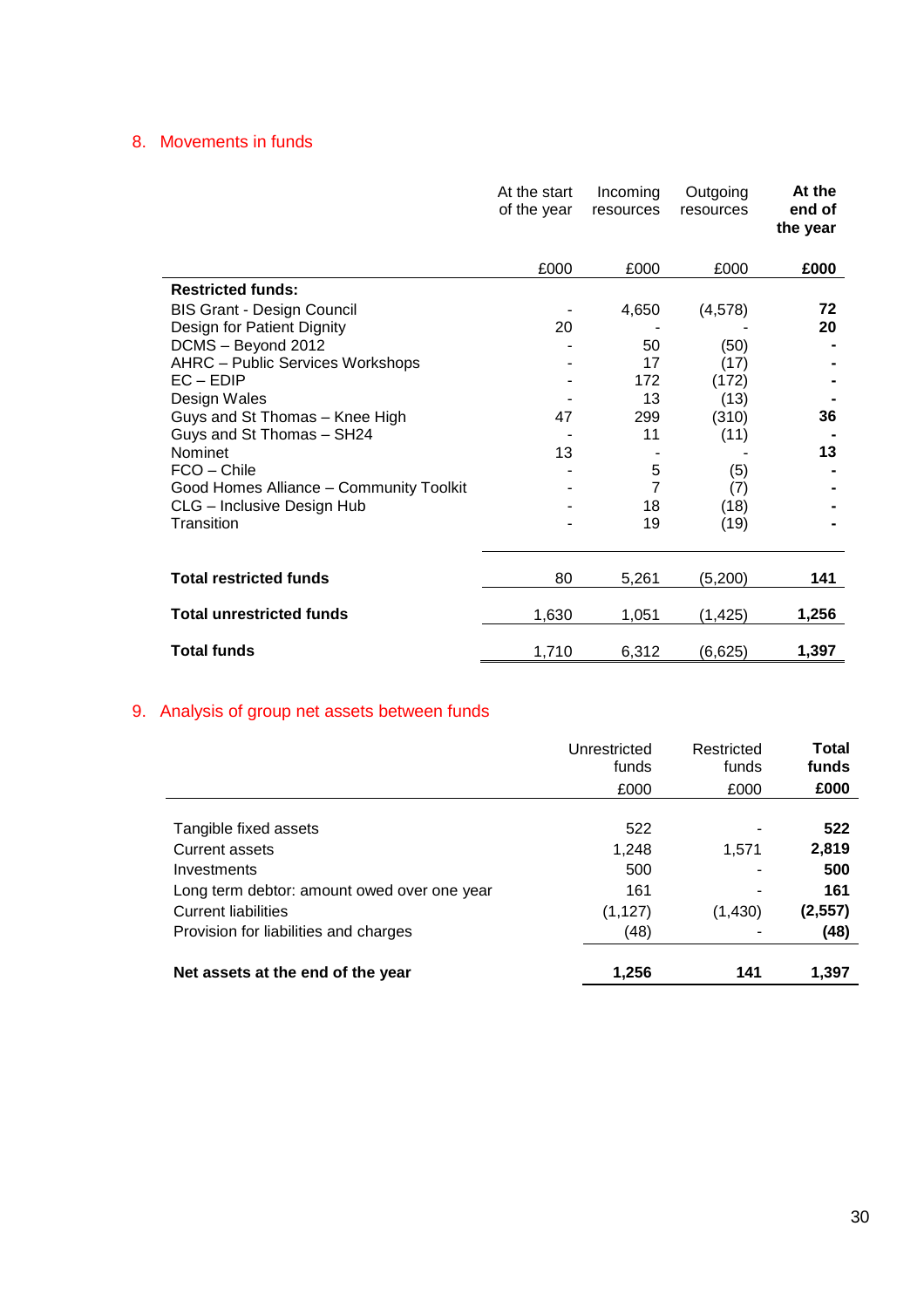### 10. Tangible fixed assets

| The Group and Charity    | Leasehold<br>Improvements | Furniture<br>and<br>fittings | IT   | Total |
|--------------------------|---------------------------|------------------------------|------|-------|
|                          | £000                      | £000                         | £000 | £000  |
| Cost                     |                           |                              |      |       |
| At the start of the year | 592                       | 221                          | 196  | 1,009 |
| Additions in year        | 14                        |                              | 4    | 18    |
| Disposals in year        |                           |                              |      |       |
|                          |                           |                              |      |       |
| At the end of the year   | 606                       | 221                          | 200  | 1,027 |
| <b>Depreciation</b>      |                           |                              |      |       |
| At the start of the year | 49                        | 200                          | 173  | 422   |
| Charge for the year      | 60                        | 6                            | 17   | 83    |
| Disposals in year        |                           |                              |      |       |
| At the end of the year   | 109                       | 206                          | 190  | 505   |
|                          |                           |                              |      |       |
| Net book value           |                           |                              |      |       |
| At the end of the year   | 497                       | 15                           | 10   | 522   |
| At the start of the year | 543                       | 21                           | 23   | 587   |

### 11. Investments in subsidiaries

The charity owns the whole of the issued ordinary share capital of Design Council Enterprises Limited, a company registered in England.

|                                                              | 2014 | 2013 |
|--------------------------------------------------------------|------|------|
| Investment in subsidiary undertakings incorporated in the UK |      |      |

The Charity also owns Design Council Commission for Architecture and the Built Environment, known as 'Cabe', a company limited by guarantee, at nil cost. It is a company registered in England.

### 12. Taxation

The charity is exempt from corporation tax as all of its income is charitable and is applied for charitable purposes. Any surpluses from the charity's subsidiary companies are gift aided to the charity. No Corporation tax charge is anticipated for 2013/14.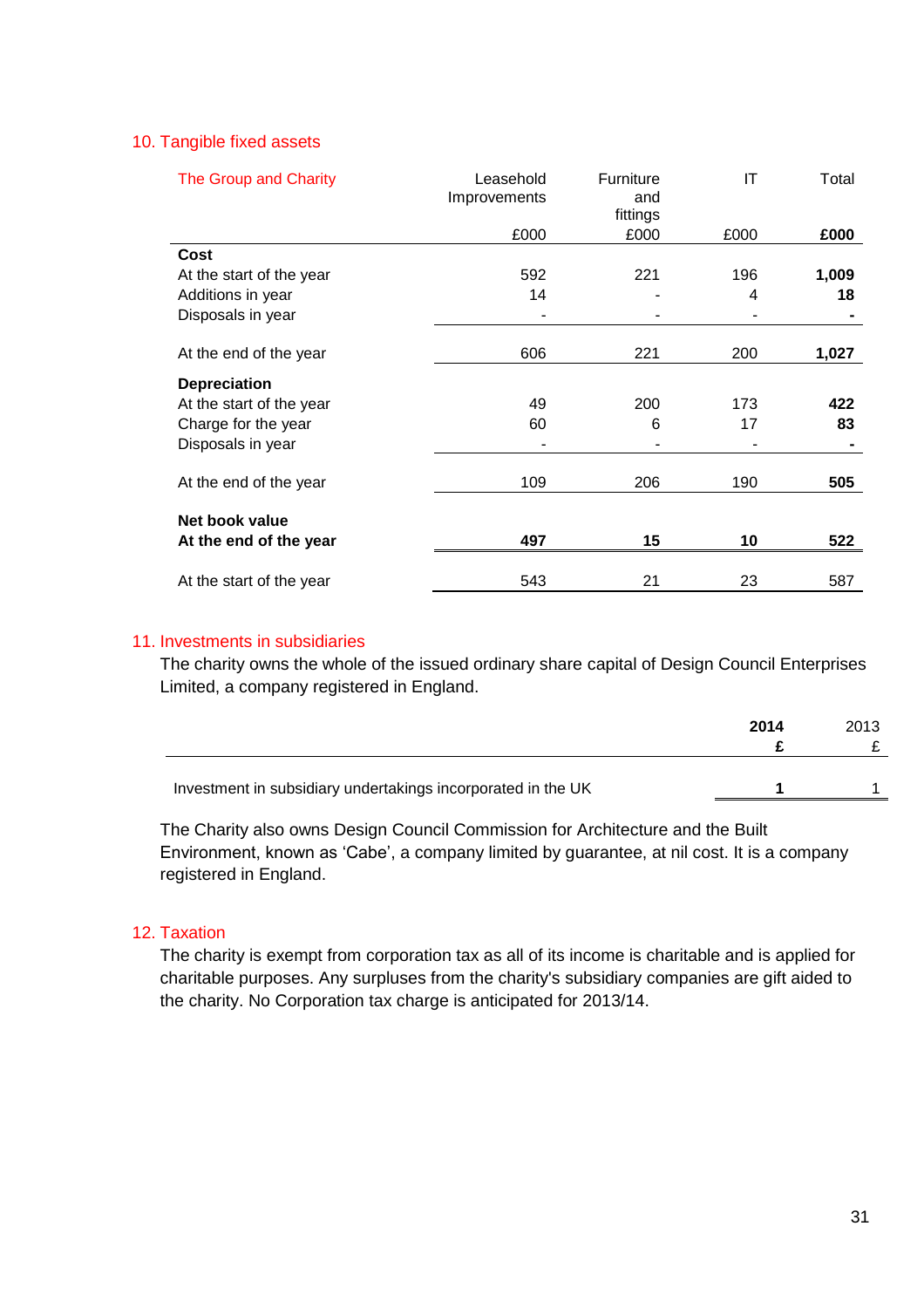### 13. Subsidiary undertakings

#### *Cabe*

In March 2011 a subsidiary company limited by guarantee, Design Council Commission for Architecture and the Built Environment (Cabe), was incorporated to accommodate the transfer of staff and trademarks from a previous Non Departmental Public Body (NDPB) into the Design Council. There was no net asset value ascribed to the transfer.

The subsidiary company trades as Cabe. The company is registered in England and used for non-primary purpose trading activities. All activities have been consolidated on a line by line basis in the SOFA. Available profits are gift aided to the charitable company. The directors of Cabe are appointed by the Design Council. The assets and liabilities of the Charity's subsidiary Cabe were transferred into the Charity with effect from 1 April 2014. The activities of Cabe will continue within the Charity from April 2014. A summary of the results of the subsidiary is shown below:

|                                             | 2014<br>£  | 2013<br>£   |
|---------------------------------------------|------------|-------------|
| Income                                      | 410,177    | 3,322,280   |
| Administrative expenses                     | (785, 144) | (2,998,927) |
| Operating profit                            | (374, 967) | 323,353     |
| Interest receivable                         | 653        | 746         |
|                                             | (374, 314) | 324,099     |
| Gift aid to parent undertaking              |            | (324,099)   |
| Loss on ordinary activities before taxation | (374, 314) |             |
| Taxation                                    |            |             |
| Loss for the financial year                 | (374, 314) |             |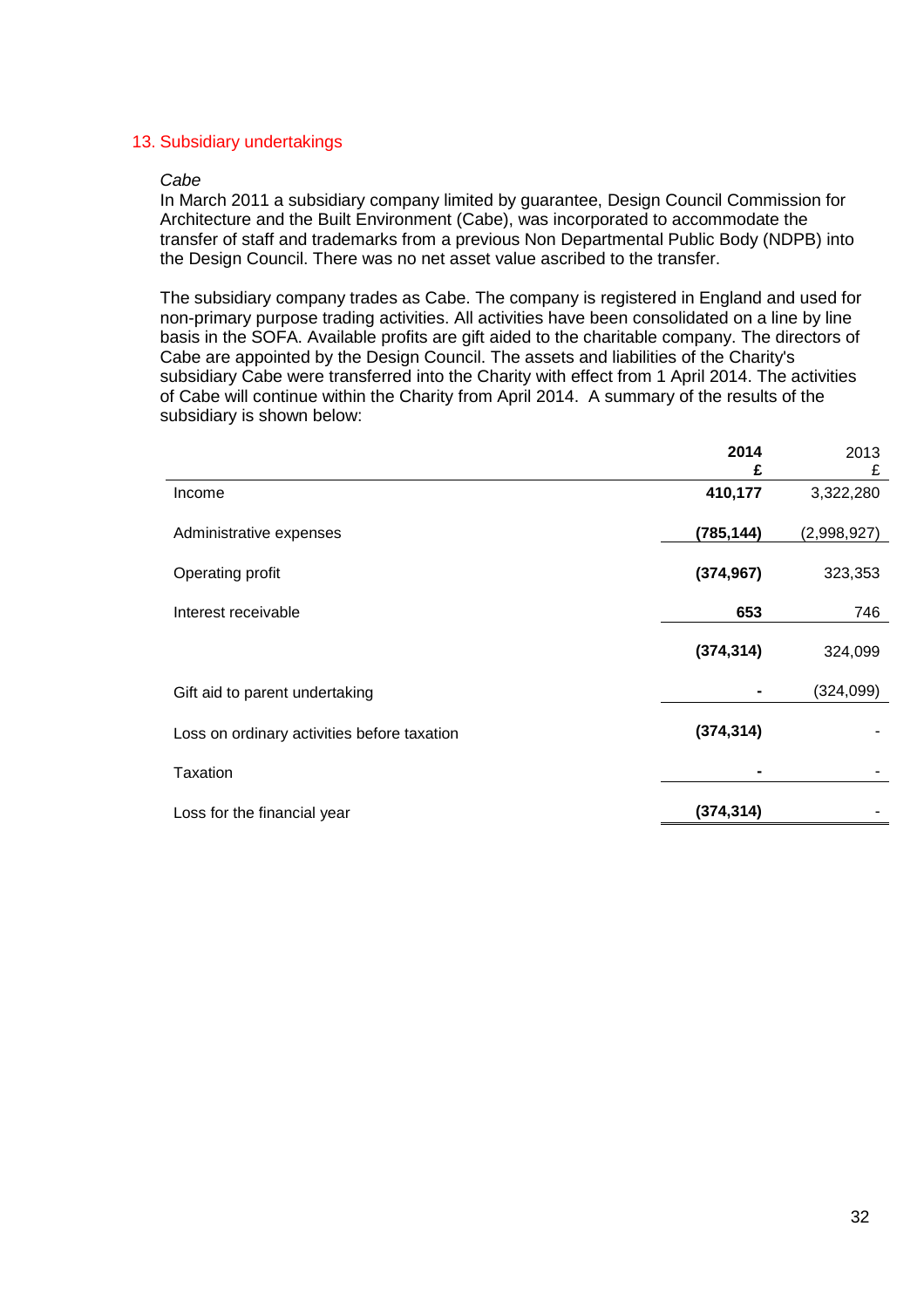### *Design Council Enterprises*

The charitable company owns the whole of the issued ordinary share capital of Design Council Enterprises Limited, a company registered in England. The subsidiary is used for non-primary purpose trading activities. All activities have been consolidated on a line by line basis in the SOFA. Available profits are gift aided to the charitable company. A summary of the results of the subsidiary is shown below:

|                                                         | 2014     | 2013     |
|---------------------------------------------------------|----------|----------|
|                                                         | £        | £        |
| Income                                                  |          | 9,728    |
| Administrative expenses                                 |          | (8, 454) |
| Operating profit                                        |          | 1,274    |
| Interest receivable                                     | 10       | 131      |
|                                                         | 10       | 1,405    |
| Gift aid to parent undertaking                          | (10)     | (1, 405) |
| Profit on ordinary activities before taxation           |          |          |
| Taxation                                                |          |          |
| Profit for the financial year                           |          |          |
| The aggregate of the assets, liabilities and funds was: |          |          |
| Assets                                                  | 5,551    | 6,986    |
| Liabilities                                             | (5, 550) | (6,985)  |
| Funds                                                   | 1        | 1        |
|                                                         |          |          |

### 14. Parent charity

The parent charity's gross income and the results for the year are disclosed as follows:

|                                | 2014  | 2013  |
|--------------------------------|-------|-------|
|                                | £000  | £000  |
|                                |       |       |
| Gross income                   | 5,901 | 6,217 |
| (Deficit)/surplus for the year | (313) | 206   |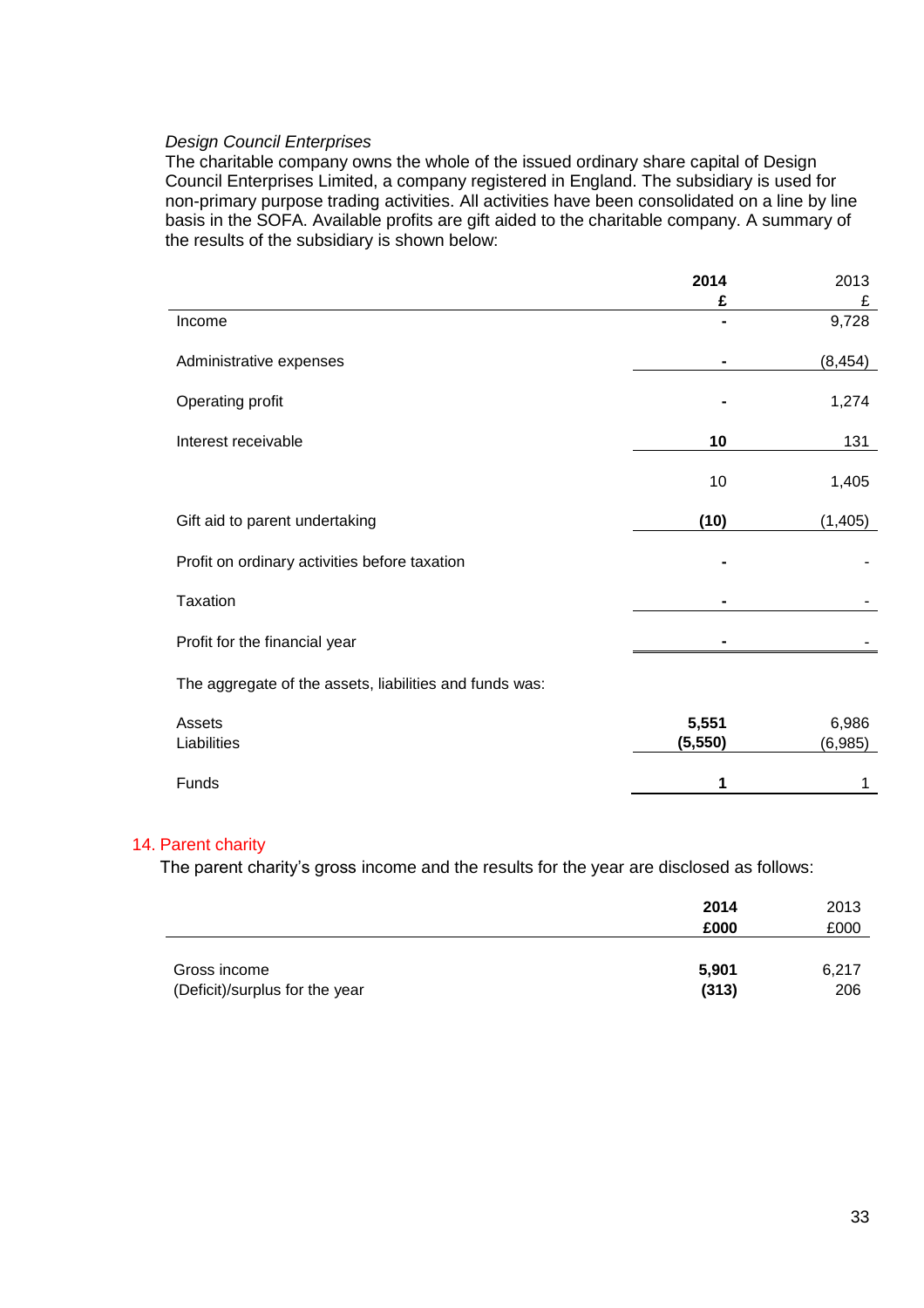### 15. Prepayments and debtors

|                                       |       | Group                    |       | Charity |
|---------------------------------------|-------|--------------------------|-------|---------|
|                                       | 2014  | 2013                     | 2014  | 2013    |
|                                       | £000  | £000                     | £000  | £000    |
|                                       |       |                          |       |         |
| Prepayments and accrued income        | 696   | 565                      | 686   | 434     |
| Trade debtors                         | 365   | 454                      | 199   | 325     |
| Other debtors                         | 164   | 84                       | 163   | 84      |
| Amounts due from subsidiary           | -     | $\overline{\phantom{a}}$ | 144   | 465     |
| Gift aid receivable from subsidiaries | -     | $\blacksquare$           |       | 325     |
|                                       |       |                          |       |         |
|                                       | 1,225 | 1,103                    | 1,192 | 1,633   |

The long term debtor of £160,437 is a deposit paid to the landlord of our office premises within the Angel Building.

### 16. Investments

|                              |      | Group |      | Charity |
|------------------------------|------|-------|------|---------|
|                              | 2014 | 2013  | 2014 | 2013    |
|                              | £000 | £000  | £000 | £000    |
| Lloyds Money Market deposit  | 500  | ٠     | 500  | ۰       |
|                              | 500  | ٠     | 500  |         |
| 17. Cash at bank and in hand |      |       |      |         |
|                              |      | Group |      | Charity |
|                              | 2014 | 2013  | 2014 | 2013    |
|                              | £000 | £000  | £000 | £000    |

Cash at bank **1,756** 2,117 **1,723** 1,107

**1,756** 2,117 **1,723** 1,107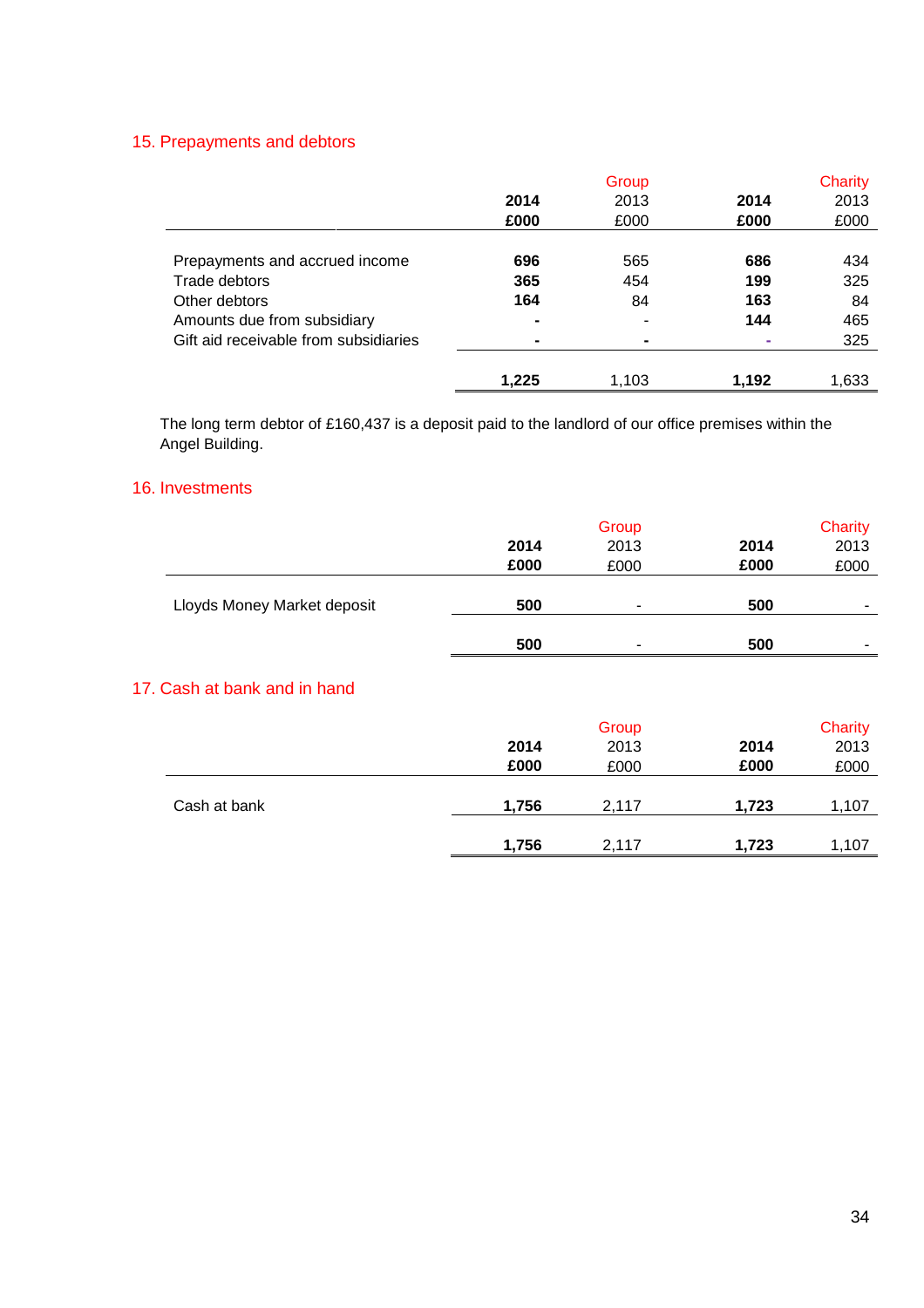### 18. Creditors: amounts due within one year

|                         | Group |       |       | Charity |
|-------------------------|-------|-------|-------|---------|
|                         | 2014  | 2013  | 2014  | 2013    |
|                         | £000  | £000  | £000  | £000    |
|                         |       |       |       |         |
| Trade creditors         | 315   | 359   | 300   | 199     |
| Tax and social security | 86    | 85    | 69    | 62      |
| VAT payable             | 20    | 24    | 20    | 24      |
| Other creditors         | 216   | 482   | 211   | 473     |
| Accruals                | 726   | 974   | 705   | 686     |
| Deferred income         | 1,195 | 149   | 1,187 | 149     |
|                         |       |       |       |         |
|                         | 2,558 | 2,073 | 2,492 | 1,593   |

### 19. Provisions for liabilities and charges

|                      |      | Group |      | Charity |
|----------------------|------|-------|------|---------|
|                      | 2014 | 2013  | 2014 | 2013    |
|                      | £000 | £000  | £000 | £000    |
|                      |      |       |      |         |
| <b>Dilapidations</b> | 48   | 24    | 48   | 24      |
|                      |      |       |      |         |
|                      | 48   | 24    | 48   | 24      |

The dilapidations provision relates to any potential costs, which may be incurred when exiting our premises within the Angel Building.

### 20. Operating lease commitments

The group and charity had annual commitments at the year end under operating leases expiring as follows:

|                     |                              | 2014           |                       | 2013  |
|---------------------|------------------------------|----------------|-----------------------|-------|
|                     | <b>Land and</b><br>buildings | Other          | Land and<br>buildings | Other |
|                     | £000                         | £000           | £000                  | £000  |
|                     |                              |                |                       |       |
| Within 1 year       | $\blacksquare$               | $\blacksquare$ |                       | 2     |
| Between 2 - 5 years | 459                          | 39             | 413                   | 38    |
| Over 5 years        | $\blacksquare$               | ٠              |                       |       |
|                     |                              |                |                       |       |
|                     | 459                          | 39             | 413                   | 40    |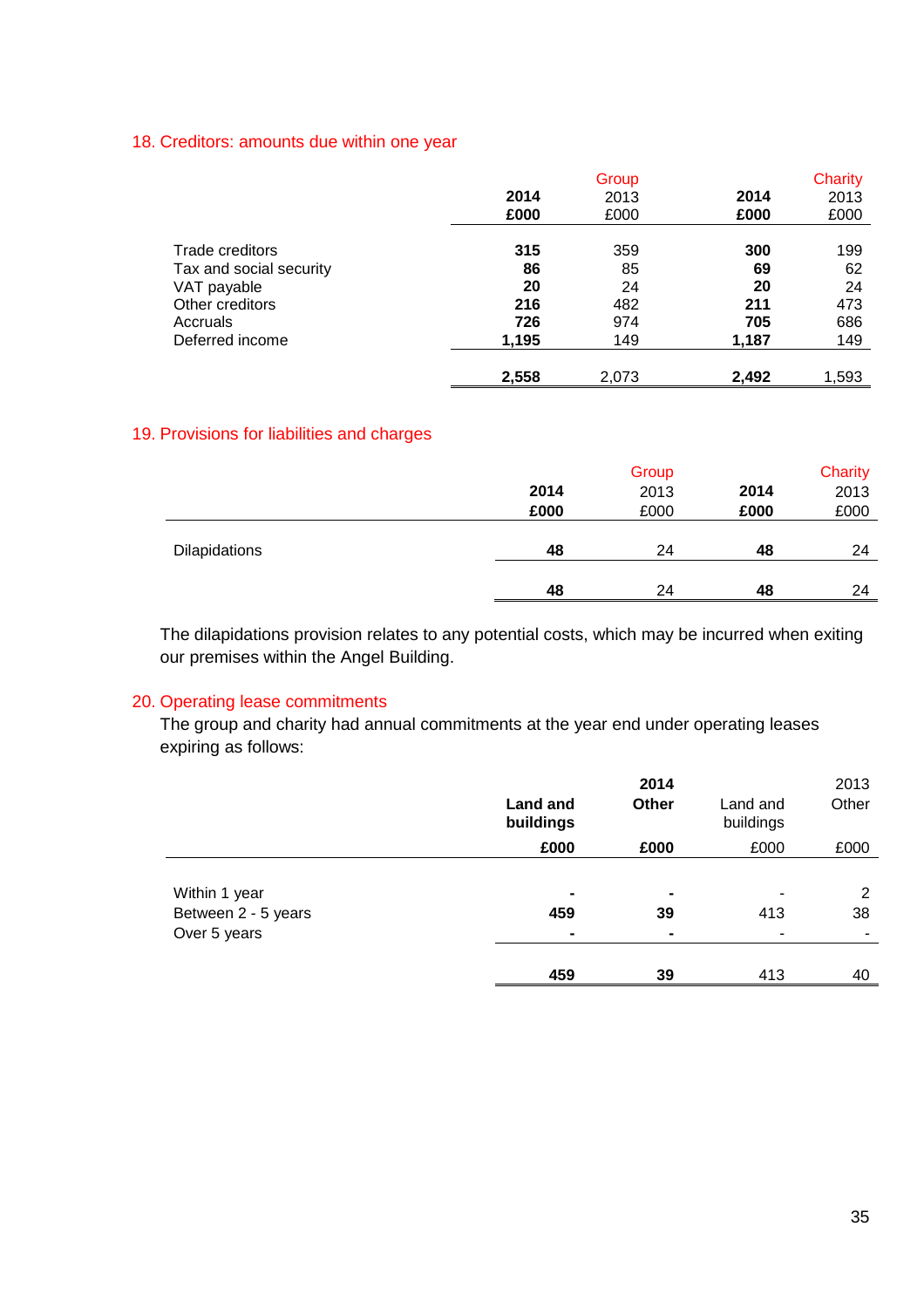### 21. Contingent liabilities

There are no contingent liabilities to declare.

### 22. Related parties transactions

Where transactions between the Design Council and its wholly owned subsidiaries have been eliminated on consolidation in these financial statement, advantage has been taken of exemptions under *FRS 8 Related Party Disclosures* not to disclose balances.

Design Council trustees are often drawn from among its key stakeholders, and staff may at times have links to stakeholder organisations. Therefore it is in the nature of the Design Council's business to have some transactions which are classified as related. All transactions entered into are as part of the ordinary course of business and on an arm's length basis, consistent with the Design Council's policy on potential conflicts of interest. During the year, the Design Council entered into transactions with related parties as follows:

| <b>Name</b>          | <b>Position</b><br>at the<br>Design<br><b>Council</b> | <b>Related party</b>                                    | <b>Income</b><br>£ | <b>Expense</b><br>£ |
|----------------------|-------------------------------------------------------|---------------------------------------------------------|--------------------|---------------------|
| <b>Martin Temple</b> | Chairman                                              | Chairman, EEF                                           |                    | 9,160               |
| <b>Martin Temple</b> | Chairman                                              | Council Member, University of<br>Warwick                |                    | 7,715               |
| Pam Alexander        | <b>Trustee</b>                                        | Non Executive Director, Crest<br>Nicholson plc          | 16,050             |                     |
| Pam Alexander        | <b>Trustee</b>                                        | <b>Chair, Covent Garden Market</b><br>Authority (CGMA)* | 17,000             |                     |

\*£17,000 of income was received from VSM (NCGM) Ltd, which is a joint venture to redevelop New Covent Garden Market in partnership with CGMA.

### 23. Post balance sheet events

The assets and liabilities of the Charity's subsidiary Cabe were transferred into the Charity with effect from 1 April 2014. The activities of Cabe will continue within the Charity from April 2014.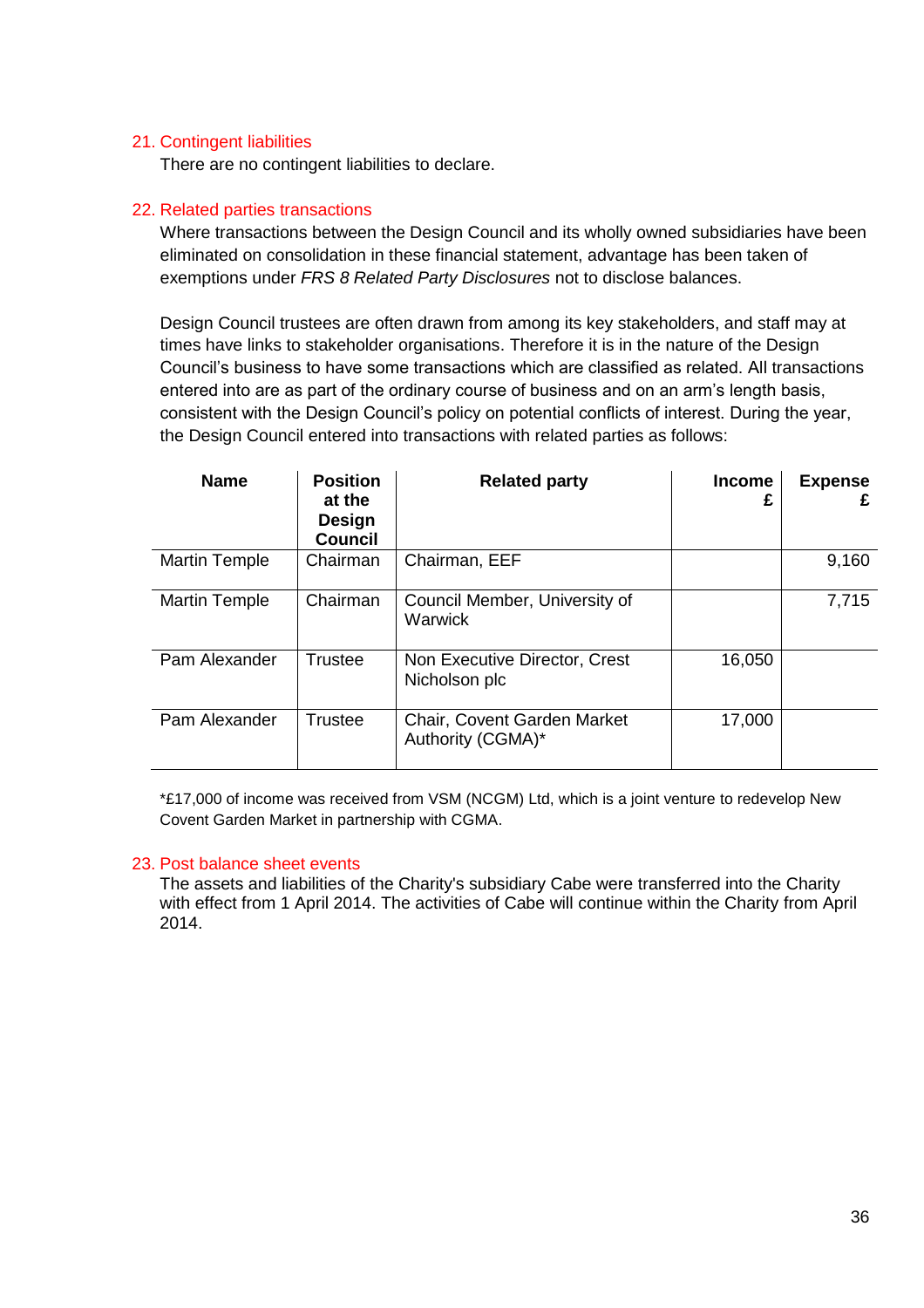### Bankers and Professional Advisers

### *Bankers*

**Lloyds TSB**  22-24 Southampton Street London WC2E 7JB

### *External Auditors*

**BDO LLP** 55 Baker Street London W1U 7EU

#### *Legal*

**BWB**  Scandinavian House 2-6 Cannon Street London EC4M 6YH

### **EEF**

Broadway House Tothill St London SW1H 9NQ

### **Olswang**

90 High Holborn London WC1V 6XX